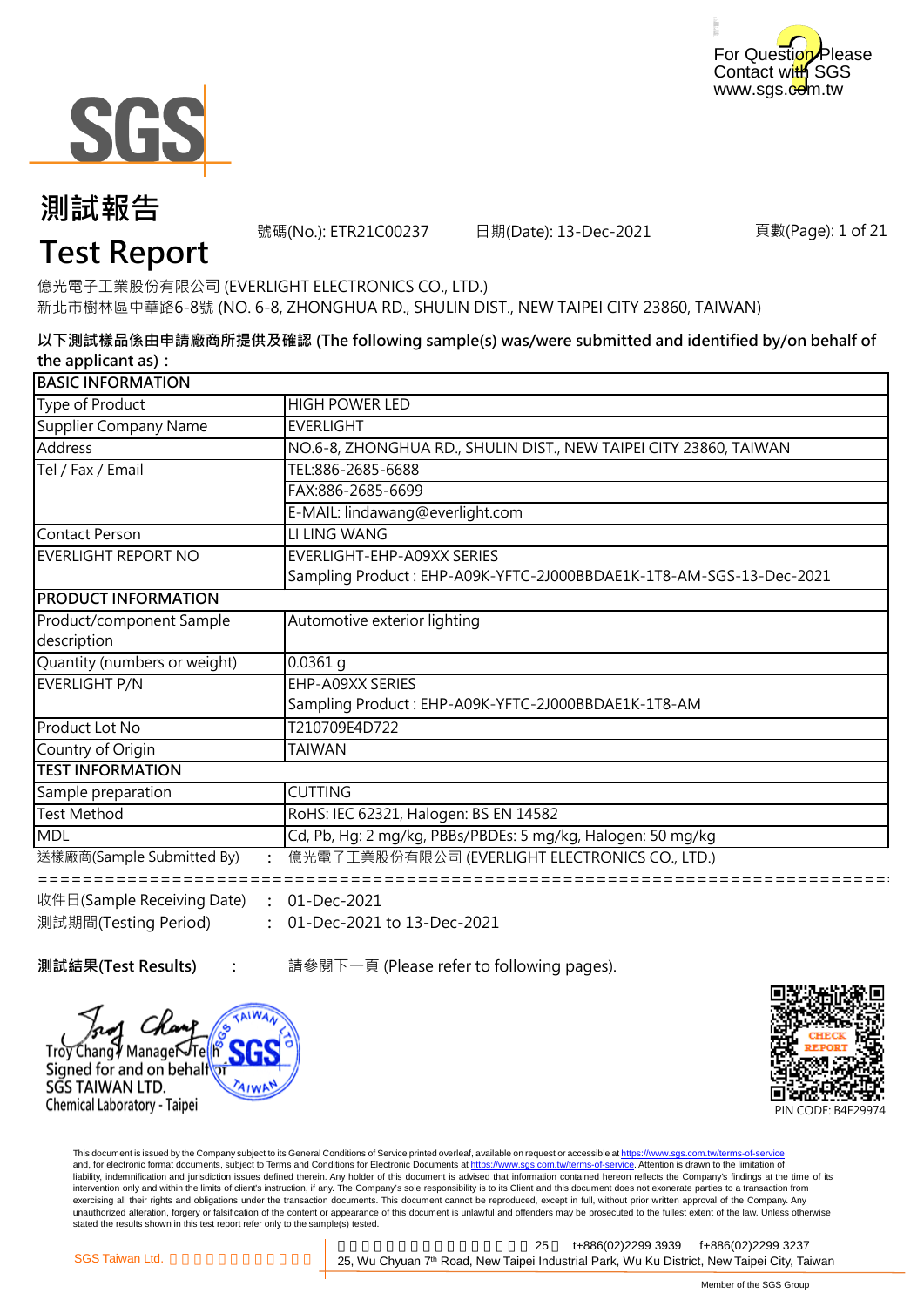

號碼(No.): ETR21C00237 日期(Date): 13-Dec-2021

#### 頁數(Page): 2 of 21

億光電子工業股份有限公司 (EVERLIGHT ELECTRONICS CO., LTD.) 新北市樹林區中華路6-8號 (NO. 6-8, ZHONGHUA RD., SHULIN DIST., NEW TAIPEI CITY 23860, TAIWAN)

- **測試需求(Test Requested)**
- **:** (1) 依據客戶指定,參考RoHS 2011/65/EU Annex II及其修訂指令(EU) 2015/863測試鎘、 鉛、汞、六價鉻、多溴聯苯、多溴聯苯醚, DBP, BBP, DEHP, DIBP。 (As specified by client, with reference to RoHS 2011/65/EU Annex II and amending Directive (EU) 2015/863 to determine Cadmium, Lead, Mercury, Cr(VI), PBBs, PBDEs, DBP, BBP, DEHP, DIBP contents in the submitted sample(s).)
	- (2) 依據客戶指定,測試 PAHs 及其他測項。 (As specified by client, to test PAHs and other item(s).)
- **:** (1) 根據客戶所提供的樣品,其鎘、鉛、汞、六價鉻、多溴聯苯、多溴聯苯醚, DBP, BBP, DEHP, DIBP的測試結果符合RoHS 2011/65/EU Annex II暨其修訂指令(EU) 2015/863之 限值要求。 (Based on the performed tests on submitted sample(s), the test results of Cadmium, Lead, Mercury, Cr(VI), PBBs, PBDEs, DBP, BBP, DEHP, DIBP comply with the limits as set by RoHS Directive (EU) 2015/863 amending Annex II to Directive 2011/65/EU.) **結 論(Conclusion)**
	- (2) 根據客戶所提供的樣品,多環芳香烴測試結果符合德國產品安全委員會(AfPS) GS PAHs 第 3 類 「其它產品」之限值要求。(Based upon the performed tests on the submitted sample(s), the test results of PAHs (15 items) comply with the limits of PAHs requirement (Category 3)「Other consumer products」 as set by German Committee on Product Safety (AfPS) GS PAHs.)

#### **測試部位敘述 (Test Part Description)**

| No.1 | 本體 (BODY) |
|------|-----------|
|------|-----------|

- No.2 **:** 銀色金屬接腳鍍層 (PLATING LAYER OF SILVER COLORED METAL PIN)
- No.3 **:** 銀色金屬接腳底材 (BASE MATERIAL OF SILVER COLORED METAL PIN)
- No.4 **:** 銀色金屬接腳 (含鍍層) (SILVER COLORED METAL PIN (INCLUDING THE PLATING LAYER))

#### **測試結果 (Test Results)**

| 測試項目                                           | 測試方法                                                            | 單位     | <b>MDL</b> | 結果       |      |         | 限值      |
|------------------------------------------------|-----------------------------------------------------------------|--------|------------|----------|------|---------|---------|
| (Test Items)                                   | (Method)                                                        | (Unit) |            | (Result) |      |         | (Limit) |
|                                                |                                                                 |        |            | No.1     | No.2 | No.3    |         |
| [編 (Cd) (Cadmium (Cd)) (CAS No.:<br>7440-43-9) | 參考IEC 62321-5: 2013, 以感應耦合電漿發<br> 射光譜儀分析。(With reference to IEC | mg/kg  | ∍          | n.d.     |      | $- - -$ | 100     |
| 鉛 (Pb) (Lead (Pb)) (CAS No.: 7439-<br>$92-1)$  | 62321-5: 2013, analysis was performed by<br>ICP-OES.)           | mg/kg  | っ          | n.d.     |      |         | 1000    |

This document is issued by the Company subject to its General Conditions of Service printed overleaf, available on request or accessible at https://www.sgs.com.tw/terms-of-service and, for electronic format documents, subject to Terms and Conditions for Electronic Documents at https://www.sgs.com.tw/terms-of-service. Attention is drawn to the limitation of liability, indemnification and jurisdiction issues defined therein. Any holder of this document is advised that information contained hereon reflects the Company's findings at the time of its intervention only and within the limits of client's instruction, if any. The Company's sole responsibility is to its Client and this document does not exonerate parties to a transaction from exercising all their rights and obligations under the transaction documents. This document cannot be reproduced, except in full, without prior written approval of the Company. Any unauthorized alteration, forgery or falsification of the content or appearance of this document is unlawful and offenders may be prosecuted to the fullest extent of the law. Unless otherwise stated the results shown in this test report refer only to the sample(s) tested.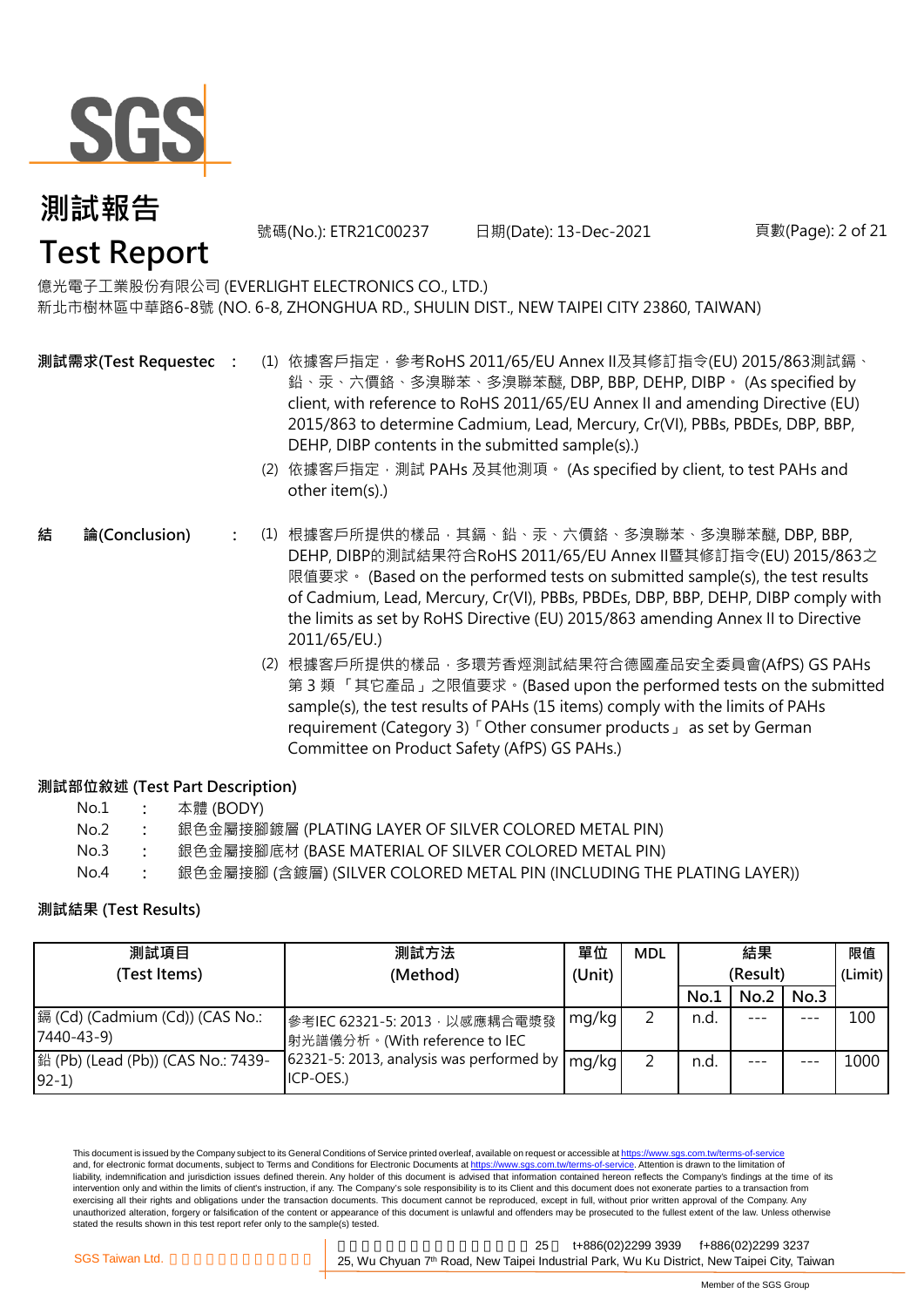

號碼(No.): ETR21C00237 日期(Date): 13-Dec-2021

#### 頁數(Page): 3 of 21

**Test Report**

億光電子工業股份有限公司 (EVERLIGHT ELECTRONICS CO., LTD.)

新北市樹林區中華路6-8號 (NO. 6-8, ZHONGHUA RD., SHULIN DIST., NEW TAIPEI CITY 23860, TAIWAN)

| 測試項目<br>(Test Items)                                                  | 測試方法<br>(Method)                                                                                                                                                                                | 單位<br>(Unit) | <b>MDL</b>     |         | 結果<br>(Result) |         | 限值<br>(Limit) |
|-----------------------------------------------------------------------|-------------------------------------------------------------------------------------------------------------------------------------------------------------------------------------------------|--------------|----------------|---------|----------------|---------|---------------|
|                                                                       |                                                                                                                                                                                                 |              |                | No.1    | No.2           | No.3    |               |
| 汞 (Hg) (Mercury (Hg)) (CAS No.:<br>7439-97-6)                         | 參考IEC 62321-4: 2013+ AMD1: 2017, 以<br>感應耦合電漿發射光譜儀分析。(With<br>reference to IEC 62321-4: 2013+ AMD1:<br>2017, analysis was performed by ICP-<br>OES.)                                             | mg/kg        | $\overline{2}$ | n.d.    | $---$          | $---$   | 1000          |
| 六價鉻 Cr(VI) (Hexavalent<br>Chromium Cr(VI)) (CAS No.: 18540-<br>$29-9$ | 參考IEC 62321-7-2: 2017 · 以紫外光-可見<br>光分光光度計分析。(With reference to IEC<br>62321-7-2: 2017, analysis was performed<br>by UV-VIS.)                                                                    | mg/kg        | 8              | n.d.    |                |         | 1000          |
| [鎘 (Cd) (Cadmium (Cd)) (CAS No.:<br>7440-43-9)                        | 酸洗脫鍍層, 參考IEC 62321-5: 2013, 以感<br>應耦合電漿發射光譜儀分析。(IEC 62321-5:                                                                                                                                    | mg/kg        | $\overline{2}$ |         | n.d.           | $- - -$ | 100           |
| 鉛 (Pb) (Lead (Pb)) (CAS No.: 7439-<br>$92-1)$                         | 2013 application of modified digestion by<br>surface etching, analysis was performed<br>by ICP-OES.)                                                                                            | mg/kg        | $\overline{2}$ | $---$   | n.d.           | $---$   | 1000          |
| 汞 (Hg) (Mercury (Hg)) (CAS No.:<br>7439-97-6)                         | 酸洗脫鍍層, 參考IEC 62321-4: 2013+<br>AMD1: 2017 · 以感應耦合電漿發射光譜儀分<br>析。(IEC 62321-4: 2013+AMD1: 2017<br>application of modified digestion by<br>surface etching, analysis was performed<br>by ICP-OES.) | mg/kg        | $\overline{2}$ | $---$   | n.d.           | $---$   | 1000          |
| 鎘 (Cd) (Cadmium (Cd)) (CAS No.:<br>7440-43-9)                         | 參考IEC 62321-5: 2013, 以感應耦合電漿發<br>射光譜儀分析。(With reference to IEC                                                                                                                                  | mg/kg        | $\overline{2}$ | $---$   | ---            | n.d.    | 100           |
| 鉛 (Pb) (Lead (Pb)) (CAS No.: 7439-<br>$92-1$                          | 62321-5: 2013, analysis was performed by<br>ICP-OES.)                                                                                                                                           | mg/kg        | $\overline{2}$ | ---     | $---$          | n.d.    | 1000          |
| 汞 (Hq) (Mercury (Hq)) (CAS No.:<br>7439-97-6)                         | 參考IEC 62321-4: 2013+ AMD1: 2017 · 以<br>感應耦合電漿發射光譜儀分析。(With<br>reference to IEC 62321-4: 2013+ AMD1:<br>2017, analysis was performed by ICP-<br>OES.)                                            | mg/kg        | $\overline{2}$ | $- - -$ | $- - -$        | n.d.    | 1000          |

This document is issued by the Company subject to its General Conditions of Service printed overleaf, available on request or accessible at <u>https://www.sgs.com.tw/terms-of-service</u><br>and, for electronic format documents, su liability, indemnification and jurisdiction issues defined therein. Any holder of this document is advised that information contained hereon reflects the Company's findings at the time of its intervention only and within the limits of client's instruction, if any. The Company's sole responsibility is to its Client and this document does not exonerate parties to a transaction from exercising all their rights and obligations under the transaction documents. This document cannot be reproduced, except in full, without prior written approval of the Company. Any<br>unauthorized alteration, forgery or falsif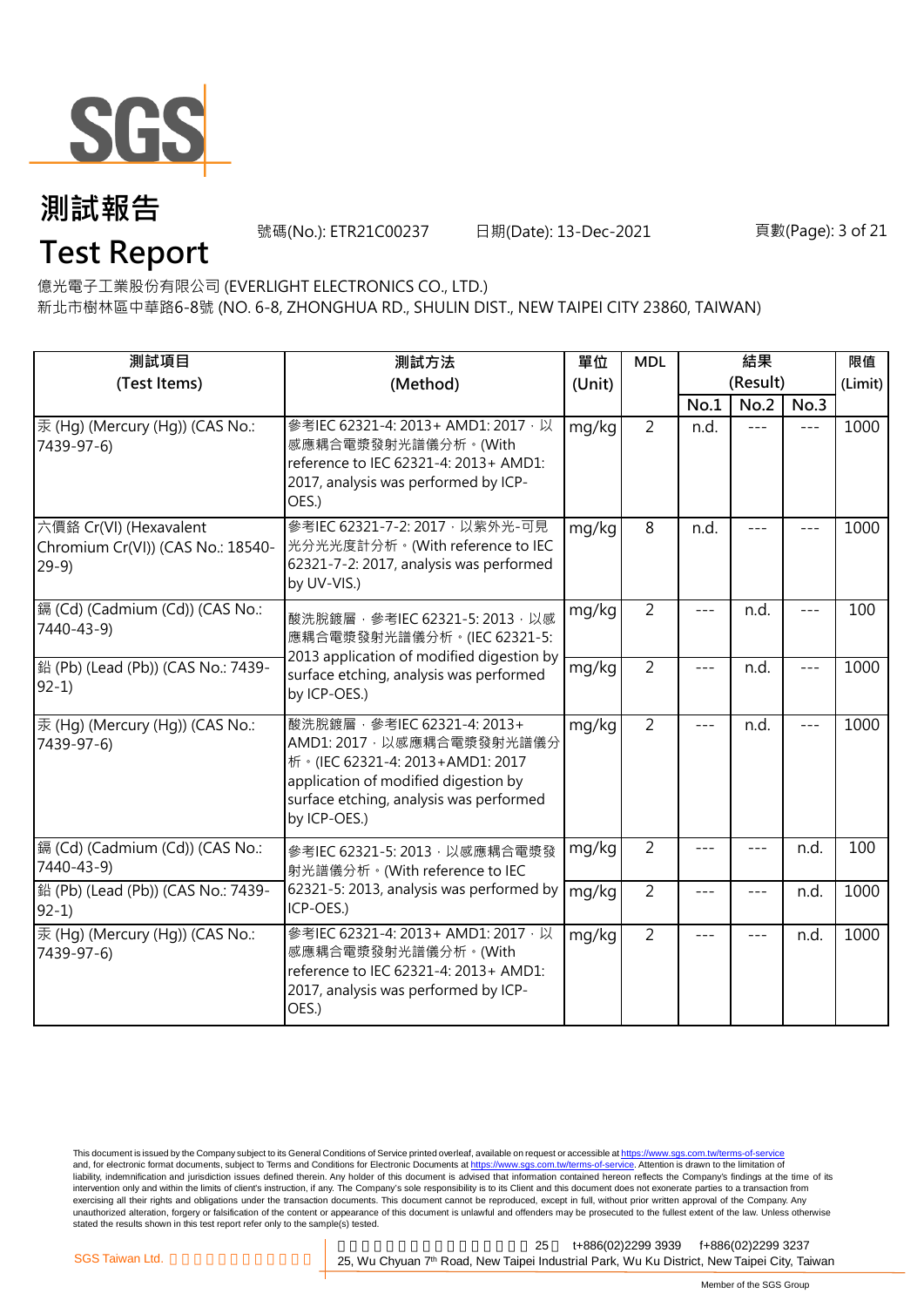

號碼(No.): ETR21C00237 日期(Date): 13-Dec-2021

#### 頁數(Page): 4 of 21

## **Test Report**

億光電子工業股份有限公司 (EVERLIGHT ELECTRONICS CO., LTD.)

新北市樹林區中華路6-8號 (NO. 6-8, ZHONGHUA RD., SHULIN DIST., NEW TAIPEI CITY 23860, TAIWAN)

| 測試項目                                                           | 測試方法                                                                                                                         | 單位                      | <b>MDL</b>     | 結果    |          |         | 限值                       |
|----------------------------------------------------------------|------------------------------------------------------------------------------------------------------------------------------|-------------------------|----------------|-------|----------|---------|--------------------------|
| (Test Items)                                                   | (Method)                                                                                                                     | (Unit)                  |                |       | (Result) |         | (Limit)                  |
|                                                                |                                                                                                                              |                         |                | No.1  | No.2     | No.3    |                          |
| 六價鉻 (Hexavalent Chromium)<br>Cr(VI) (CAS No.: 18540-29-9) (#2) | 參考IEC 62321-7-1: 2015 · 以紫外光-可見<br>光分光光度計分析。(With reference to IEC<br>62321-7-1: 2015, analysis was performed<br>by UV-VIS.) | $\mu$ g/cm <sup>2</sup> | 0.1            | $---$ | n.d.     | n.d.    |                          |
| ·溴聯苯 (Monobromobiphenyl)                                       |                                                                                                                              | mg/kg                   | 5              | n.d.  | $---$    | $---$   | $\overline{\phantom{a}}$ |
| [溴聯苯 (Dibromobiphenyl)                                         |                                                                                                                              | mg/kg                   | 5              | n.d.  | $- - -$  | ---     | ÷                        |
| 三溴聯苯 (Tribromobiphenyl)                                        |                                                                                                                              | mg/kg                   | 5              | n.d.  | $---$    | ---     | $\overline{\phantom{a}}$ |
| 四溴聯苯 (Tetrabromobiphenyl)                                      |                                                                                                                              | mg/kg                   | 5              | n.d.  | $---$    | ---     | -                        |
| 五溴聯苯 (Pentabromobiphenyl)                                      |                                                                                                                              | mg/kg                   | 5              | n.d.  | $---$    | ---     | $\overline{a}$           |
| 六溴聯苯 (Hexabromobiphenyl)                                       |                                                                                                                              | mg/kg                   | 5              | n.d.  | $---$    | $---$   | $\overline{\phantom{a}}$ |
| 七溴聯苯 (Heptabromobiphenyl)                                      |                                                                                                                              | mg/kg                   | $\overline{5}$ | n.d.  | $---$    | ---     | $\overline{a}$           |
| 八溴聯苯 (Octabromobiphenyl)                                       |                                                                                                                              | mg/kg                   | 5              | n.d.  | $- - -$  | ---     | $\overline{\phantom{a}}$ |
| 九溴聯苯 (Nonabromobiphenyl)                                       |                                                                                                                              | mg/kg                   | 5              | n.d.  | $- - -$  | $- - -$ | $\overline{\phantom{a}}$ |
| 十溴聯苯 (Decabromobiphenyl)                                       | 參考IEC 62321-6: 2015, 以氣相層析儀/質譜                                                                                               | mg/kg                   | 5              | n.d.  | $---$    | $---$   | $\overline{\phantom{0}}$ |
| 多溴聯苯總和 (Sum of PBBs)                                           | 儀分析。(With reference to IEC 62321-6:                                                                                          | mg/kg                   |                | n.d.  | $---$    | $- - -$ | 1000                     |
| -溴聯苯醚 (Monobromodiphenyl ether)                                | 2015, analysis was performed by GC/MS.)                                                                                      | mg/kg                   | 5              | n.d.  | ---      | ---     | $\overline{a}$           |
| 二溴聯苯醚 (Dibromodiphenyl ether)                                  |                                                                                                                              | mg/kg                   | $\overline{5}$ | n.d.  | $---$    | $---$   | $\overline{\phantom{a}}$ |
| 三溴聯苯醚 (Tribromodiphenyl ether)                                 |                                                                                                                              | mg/kg                   | 5              | n.d.  | $---$    | ---     | $\overline{\phantom{0}}$ |
| 四溴聯苯醚 (Tetrabromodiphenyl ether)                               |                                                                                                                              | mg/kg                   | 5              | n.d.  | $- - -$  | $---$   | $\overline{\phantom{a}}$ |
| 五溴聯苯醚 (Pentabromodiphenyl ether)                               |                                                                                                                              | mg/kg                   | 5              | n.d.  | $---$    | $- - -$ | ÷                        |
| 六溴聯苯醚 (Hexabromodiphenyl ether)                                |                                                                                                                              | mg/kg                   | 5              | n.d.  | $- - -$  | $---$   | $\overline{a}$           |
| 七溴聯苯醚 (Heptabromodiphenyl ether)                               |                                                                                                                              | mg/kg                   | 5              | n.d.  | $---$    | $---$   | $\overline{\phantom{a}}$ |
| 八溴聯苯醚 (Octabromodiphenyl ether)                                |                                                                                                                              | mg/kg                   | $\overline{5}$ | n.d.  | $---$    | ---     | $\overline{\phantom{0}}$ |
| 九溴聯苯醚 (Nonabromodiphenyl ether)                                |                                                                                                                              | mg/kg                   | $\overline{5}$ | n.d.  | $---$    | $---$   | $\equiv$                 |
| 十溴聯苯醚 (Decabromodiphenyl ether)                                |                                                                                                                              | mg/kg                   | 5              | n.d.  | ---      | ---     |                          |
| 多溴聯苯醚總和 (Sum of PBDEs)                                         |                                                                                                                              | mg/kg                   |                | n.d.  | $---$    | $---$   | 1000                     |

This document is issued by the Company subject to its General Conditions of Service printed overleaf, available on request or accessible at <u>https://www.sgs.com.tw/terms-of-service</u><br>and, for electronic format documents, su liability, indemnification and jurisdiction issues defined therein. Any holder of this document is advised that information contained hereon reflects the Company's findings at the time of its intervention only and within the limits of client's instruction, if any. The Company's sole responsibility is to its Client and this document does not exonerate parties to a transaction from exercising all their rights and obligations under the transaction documents. This document cannot be reproduced, except in full, without prior written approval of the Company. Any<br>unauthorized alteration, forgery or falsif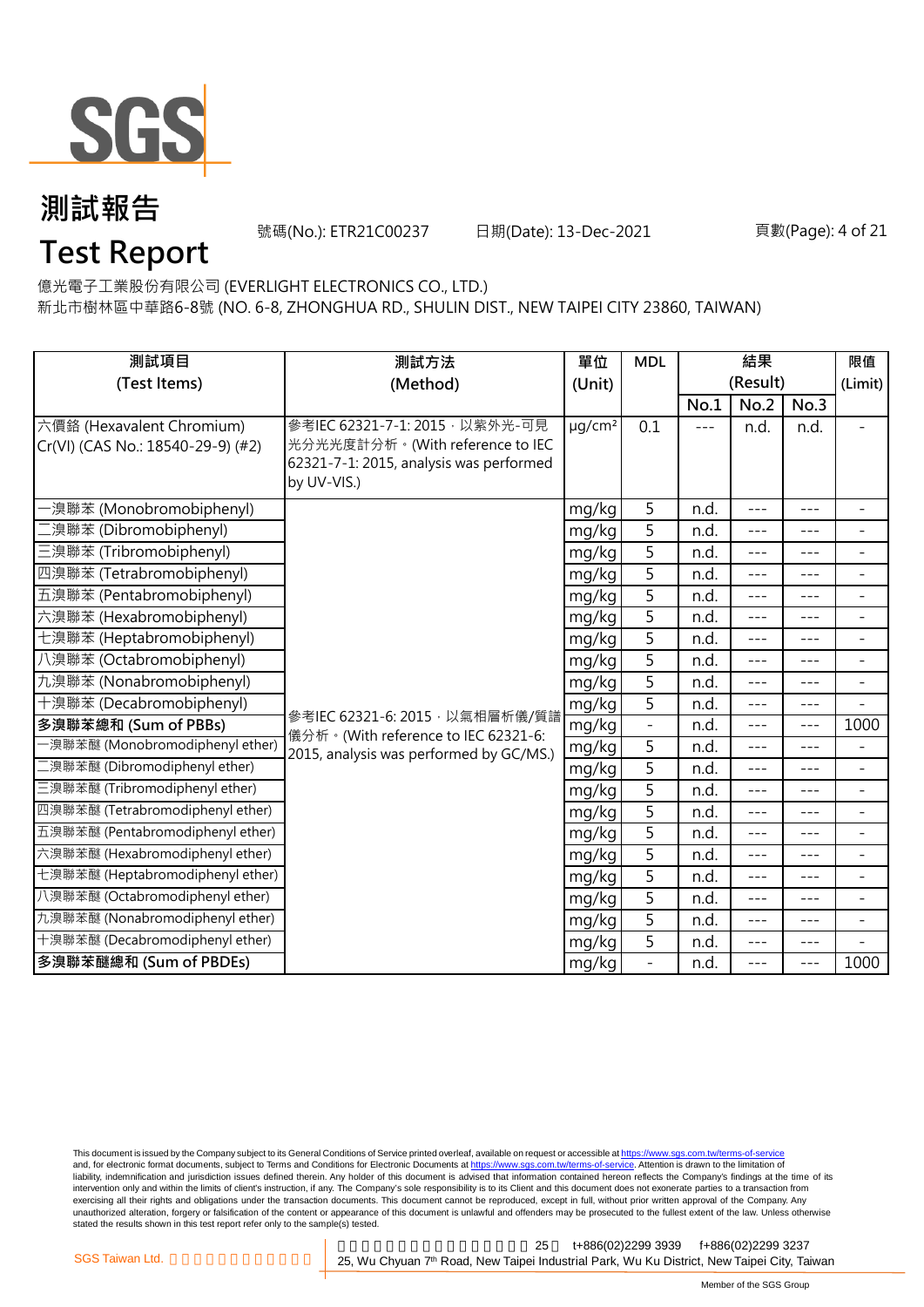

號碼(No.): ETR21C00237 日期(Date): 13-Dec-2021

#### 頁數(Page): 5 of 21

**Test Report**

億光電子工業股份有限公司 (EVERLIGHT ELECTRONICS CO., LTD.)

新北市樹林區中華路6-8號 (NO. 6-8, ZHONGHUA RD., SHULIN DIST., NEW TAIPEI CITY 23860, TAIWAN)

| 測試項目                                                                                     | 測試方法                                                                                                               | 單位     | <b>MDL</b> | 結果       |         |      | 限值      |
|------------------------------------------------------------------------------------------|--------------------------------------------------------------------------------------------------------------------|--------|------------|----------|---------|------|---------|
| (Test Items)                                                                             | (Method)                                                                                                           | (Unit) |            | (Result) |         |      | (Limit) |
|                                                                                          |                                                                                                                    |        |            | No.1     | No.2    | No.3 |         |
| 鄰苯二甲酸丁苯甲酯 (BBP) (Butyl<br>benzyl phthalate (BBP)) (CAS No.:<br>$85 - 68 - 7$             | 參考IEC 62321-8: 2017, 以氣相層析儀/質譜<br>儀分析。(With reference to IEC 62321-8:<br>2017, analysis was performed by GC/MS.)   | mg/kg  | 50         | n.d.     |         |      | 1000    |
| 鄰苯二甲酸二丁酯 (DBP) (Dibutyl<br>phthalate (DBP)) (CAS No.: 84-74-2)                           | 參考IEC 62321-8: 2017, 以氣相層析儀/質譜<br> 儀分析。(With reference to IEC 62321-8:<br>2017, analysis was performed by GC/MS.)  | mg/kg  | 50         | n.d.     |         |      | 1000    |
| 鄰苯二甲酸二(2-乙基己基)酯 (DEHP)<br>(Di-(2-ethylhexyl) phthalate (DEHP))<br>(CAS No.: 117-81-7)    | 參考IEC 62321-8: 2017 · 以氣相層析儀/質譜<br> 儀分析。(With reference to IEC 62321-8:<br>2017, analysis was performed by GC/MS.) | mg/kg  | 50         | n.d.     |         |      | 1000    |
| 鄰苯二甲酸二異丁酯 (DIBP)<br>(Diisobutyl phthalate (DIBP)) (CAS<br>No.: 84-69-5)                  | 參考IEC 62321-8: 2017, 以氣相層析儀/質譜<br>儀分析。(With reference to IEC 62321-8:<br>2017, analysis was performed by GC/MS.)   | mg/kg  | 50         | n.d.     |         |      | 1000    |
| 鄰苯二甲酸二異癸酯 (DIDP)<br>(Diisodecyl phthalate (DIDP)) (CAS<br>No.: 26761-40-0, 68515-49-1)   | 參考IEC 62321-8: 2017, 以氣相層析儀/質譜<br>儀分析。(With reference to IEC 62321-8:<br>2017, analysis was performed by GC/MS.)   | mg/kg  | 50         | n.d.     |         |      |         |
| 鄰苯二甲酸二異壬酯 (DINP)<br>(Diisononyl phthalate (DINP)) (CAS<br>No.: 28553-12-0, 68515-48-0)   | 參考IEC 62321-8: 2017 · 以氣相層析儀/質譜<br>儀分析。(With reference to IEC 62321-8:<br>2017, analysis was performed by GC/MS.)  | mg/kg  | 50         | n.d.     |         |      |         |
| 鄰苯二甲酸二正辛酯 (DNOP) (Di-n-<br>octyl phthalate (DNOP)) (CAS No.:<br>$117 - 84 - 0$           | 參考IEC 62321-8: 2017, 以氣相層析儀/質譜<br>儀分析。(With reference to IEC 62321-8:<br>2017, analysis was performed by GC/MS.)   | mg/kg  | 50         | n.d.     |         |      |         |
| 鄰苯二甲酸二正戊酯 (DNPP) (Di-n-<br>pentyl phthalate (DNPP)) (CAS No.:<br>$131 - 18 - 0$          | 參考IEC 62321-8: 2017, 以氣相層析儀/質譜<br>儀分析。(With reference to IEC 62321-8:<br>2017, analysis was performed by GC/MS.)   | mg/kg  | 50         | n.d.     |         |      |         |
| 鄰苯二甲酸二正己酯 (DNHP) (Di-n-<br>hexyl phthalate (DNHP)) (CAS No.:<br>$84 - 75 - 3$            | 參考IEC 62321-8: 2017, 以氣相層析儀/質譜<br>儀分析。(With reference to IEC 62321-8:<br>2017, analysis was performed by GC/MS.)   | mg/kg  | 50         | n.d.     |         |      |         |
| 鄰苯二甲酸雙(2-甲氧基乙基)酯 (DMEP)<br>(Bis(2-methoxyethyl) phthalate<br>(DMEP)) (CAS No.: 117-82-8) | 參考IEC 62321-8: 2017, 以氣相層析儀/質譜<br>儀分析。(With reference to IEC 62321-8:<br>2017, analysis was performed by GC/MS.)   | mg/kg  | 50         | n.d.     | $- - -$ |      |         |

This document is issued by the Company subject to its General Conditions of Service printed overleaf, available on request or accessible at <u>https://www.sgs.com.tw/terms-of-service</u><br>and, for electronic format documents, su liability, indemnification and jurisdiction issues defined therein. Any holder of this document is advised that information contained hereon reflects the Company's findings at the time of its intervention only and within the limits of client's instruction, if any. The Company's sole responsibility is to its Client and this document does not exonerate parties to a transaction from exercising all their rights and obligations under the transaction documents. This document cannot be reproduced, except in full, without prior written approval of the Company. Any<br>unauthorized alteration, forgery or falsif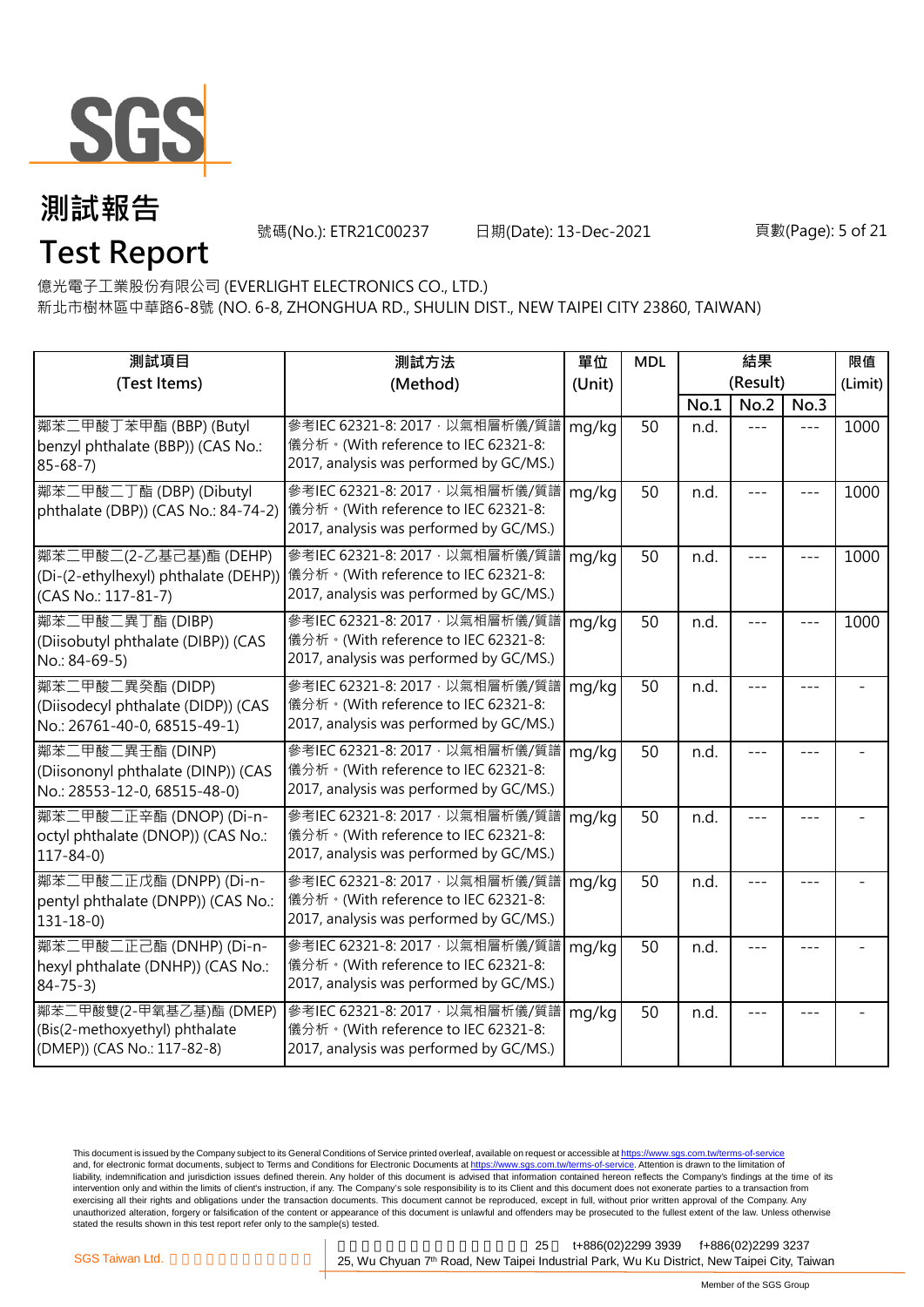

號碼(No.): ETR21C00237 日期(Date): 13-Dec-2021

#### 頁數(Page): 6 of 21

**Test Report**

億光電子工業股份有限公司 (EVERLIGHT ELECTRONICS CO., LTD.)

新北市樹林區中華路6-8號 (NO. 6-8, ZHONGHUA RD., SHULIN DIST., NEW TAIPEI CITY 23860, TAIWAN)

| 測試項目                                                                                                                                                                                                                                                  | 測試方法                                                                                                                                  | 單位     | <b>MDL</b>     | 結果       |         |         | 限值 |
|-------------------------------------------------------------------------------------------------------------------------------------------------------------------------------------------------------------------------------------------------------|---------------------------------------------------------------------------------------------------------------------------------------|--------|----------------|----------|---------|---------|----|
| (Test Items)                                                                                                                                                                                                                                          | (Method)                                                                                                                              | (Unit) |                | (Result) |         | (Limit) |    |
|                                                                                                                                                                                                                                                       |                                                                                                                                       |        |                | No.1     | No.2    | No.3    |    |
| (HBCDD) ( $\alpha$ - HBCDD, β- HBCDD, γ-<br>HBCDD) (Hexabromocyclododecane<br>(HBCDD) and all major diastereoisomers<br>identified (α- HBCDD, β- HBCDD, γ-<br>HBCDD)) (CAS No.: 25637-99-4, 3194-<br>55-6 (134237-51-7, 134237-50-6,<br>134237-52-8)) | 六溴環十二烷及所有主要被辨別出的異構物   參考IEC 62321: 2008 · 以氣相層析儀/質譜儀<br>分析 · (With reference to IEC 62321: 2008,<br>analysis was performed by GC/MS.) | mg/kg  | $\overline{5}$ | n.d.     |         |         |    |
| 氟 (F) (Fluorine (F)) (CAS No.: 14762-<br>$94-8$                                                                                                                                                                                                       | 參考BS EN 14582: 2016, 以離子層析儀分<br>析 · (With reference to BS EN 14582: 2016,<br>analysis was performed by IC.)                           | mg/kg  | 50             | 471      |         |         |    |
| 氯(Cl) (Chlorine (Cl)) (CAS No.:<br>$22537 - 15 - 1$                                                                                                                                                                                                   | 參考BS EN 14582: 2016 · 以離子層析儀分<br>桥 · (With reference to BS EN 14582: 2016,<br>analysis was performed by IC.)                          | mg/kg  | 50             | n.d.     |         |         |    |
| 溴(Br) (Bromine (Br)) (CAS No.:<br>$10097 - 32 - 2$                                                                                                                                                                                                    | 參考BS EN 14582: 2016 · 以離子層析儀分<br>析 · (With reference to BS EN 14582: 2016,<br>analysis was performed by IC.)                          | mg/kg  | 50             | n.d.     |         |         |    |
| 碘 (I) (Iodine (I)) (CAS No.: 14362-<br>$44-8$                                                                                                                                                                                                         | 參考BS EN 14582: 2016 · 以離子層析儀分<br>析 · (With reference to BS EN 14582: 2016,<br>analysis was performed by IC.)                          | mg/kg  | 50             | n.d.     |         |         |    |
| 全氟辛烷磺酸及其鹽類 (PFOS and its<br>salts) (CAS No.: 1763-23-1 and its<br>salts)                                                                                                                                                                              | 参考CEN/TS 15968: 2010 · 以液相層析串聯<br>質譜儀分析。(With reference to CEN/TS<br>15968: 2010, analysis was performed by<br>LC/MS/MS.)             | mg/kg  | 0.01           | n.d.     | $- - -$ | $- - -$ |    |
| 全氟辛酸及其鹽類 (PFOA and its<br>salts) (CAS No.: 335-67-1 and its<br>salts)                                                                                                                                                                                 | 參考CEN/TS 15968: 2010 · 以液相層析串聯<br>質譜儀分析。(With reference to CEN/TS<br>15968: 2010, analysis was performed by<br>LC/MS/MS.)             | mg/kg  | 0.01           | n.d.     |         |         |    |
| 鈹 (Be) (Beryllium (Be)) (CAS No.:<br>7440-41-7)                                                                                                                                                                                                       | 參考US EPA 3052: 1996, 以感應耦合電漿發<br>射光譜儀分析。(With reference to US EPA<br>3052: 1996, analysis was performed by<br>ICP-OES.)               | mg/kg  | $\overline{2}$ | n.d.     |         |         |    |

This document is issued by the Company subject to its General Conditions of Service printed overleaf, available on request or accessible at <u>https://www.sgs.com.tw/terms-of-service</u><br>and, for electronic format documents, su liability, indemnification and jurisdiction issues defined therein. Any holder of this document is advised that information contained hereon reflects the Company's findings at the time of its intervention only and within the limits of client's instruction, if any. The Company's sole responsibility is to its Client and this document does not exonerate parties to a transaction from exercising all their rights and obligations under the transaction documents. This document cannot be reproduced, except in full, without prior written approval of the Company. Any<br>unauthorized alteration, forgery or falsif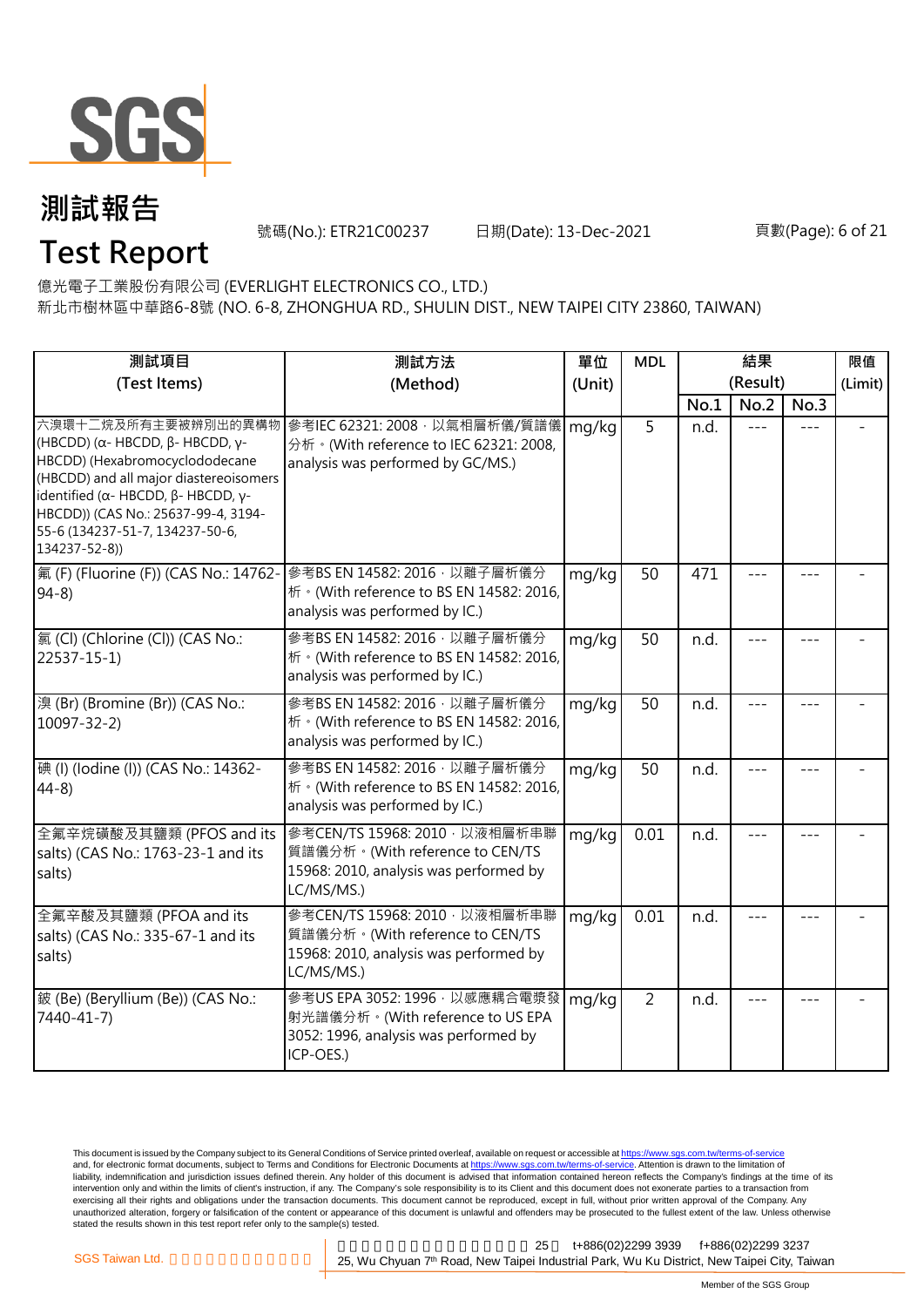

號碼(No.): ETR21C00237 日期(Date): 13-Dec-2021

#### 頁數(Page): 7 of 21

## **Test Report**

億光電子工業股份有限公司 (EVERLIGHT ELECTRONICS CO., LTD.)

新北市樹林區中華路6-8號 (NO. 6-8, ZHONGHUA RD., SHULIN DIST., NEW TAIPEI CITY 23860, TAIWAN)

| 測試項目<br>(Test Items)                                  | 測試方法<br>(Method)                                                                      | 單位<br>(Unit) | <b>MDL</b> | 結果<br>(Result) |         |                     | 限值<br>(Limit) |
|-------------------------------------------------------|---------------------------------------------------------------------------------------|--------------|------------|----------------|---------|---------------------|---------------|
|                                                       |                                                                                       |              |            | No.1           | No.2    | No.3                |               |
| 多環芳香烴 (Polycyclic Aromatic<br>Hydrocarbons) (PAHs)    |                                                                                       |              |            |                |         |                     |               |
| 苯駢(a)芘 (Benzo[a]pyrene) (CAS No.:<br>$50 - 32 - 8$    |                                                                                       | mg/kg        | 0.2        | n.d.           | $- - -$ | $\frac{1}{2}$       | Δ             |
| 苯駢(e)芘 (Benzo[e]pyrene) (CAS No.:<br>$192 - 97 - 2$   |                                                                                       | mg/kg        | 0.2        | n.d.           | ---     | $---$               | Δ             |
| 苯駢蒽 (Benzo[a]anthracene) (CAS<br>No.: 56-55-3)        |                                                                                       | mg/kg        | 0.2        | n.d.           | $---$   | $---$               | Δ             |
| 苯(b)苯駢芴 (Benzo[b]fluoranthene)<br>(CAS No.: 205-99-2) |                                                                                       | mg/kg        | 0.2        | n.d.           | $---$   | $---$               | Δ             |
| 苯(j)苯駢芴 (Benzo[j]fluoranthene)<br>(CAS No.: 205-82-3) |                                                                                       | mg/kg        | 0.2        | n.d.           | $ -$    | $---$               | Δ             |
| 苯(k)苯駢芴 (Benzo[k]fluoranthene)<br>(CAS No.: 207-08-9) |                                                                                       | mg/kg        | 0.2        | n.d.           | $ -$    | $---$               | Δ             |
| 蔰 (Chrysene) (CAS No.: 218-01-9)                      | 參考AfPS GS 2019:01 PAK · 以氣相層析儀/                                                       | mg/kg        | 0.2        | n.d.           | $---$   | $---$               | Δ             |
| 二苯駢蒽 (Dibenzo[a,h]anthracene)<br>(CAS No.: 53-70-3)   | 質譜儀分析。(With reference to AfPS GS<br>2019:01 PAK, analysis was performed by<br>GC/MS.) | mg/kg        | 0.2        | n.d.           | $- - -$ | $- - -$             | Δ             |
| 苯駢芷 (Benzo[q,h,i]perylene) (CAS<br>No.: 191-24-2)     |                                                                                       | mg/kg        | 0.2        | n.d.           | $- - -$ | $---$               | Δ             |
| 茚酮芘 (Indeno[1,2,3-c,d]pyrene) (CAS<br>No.: 193-39-5)  |                                                                                       | mg/kg        | 0.2        | n.d.           | $---$   | $\qquad \qquad - -$ | Δ             |
| 蒽 (Anthracene) (CAS No.: 120-12-7)                    |                                                                                       | mg/kg        | 0.2        | n.d.           | $---$   | $- - -$             | Δ             |
| 苯駢芴 (Fluoranthene) (CAS No.: 206-<br>$44-0$           |                                                                                       | mg/kg        | 0.2        | n.d.           | $---$   | $---$               | Δ             |
| 菲 (Phenanthrene) (CAS No.: 85-01-8)                   |                                                                                       | mg/kg        | 0.2        | n.d.           | $---$   | $---$               | Δ             |
| 芘 (Pyrene) (CAS No.: 129-00-0)                        |                                                                                       | mg/kg        | 0.2        | n.d.           | $- - -$ | $\frac{1}{2}$       | Δ             |
| 萘 (Naphthalene) (CAS No.: 91-20-3)                    |                                                                                       | mg/kg        | 0.2        | n.d.           | $---$   | $---$               | Δ             |
| 多環芳香烴15項總和 (Sum of 15<br>PAH <sub>s</sub> )           |                                                                                       | mg/kg        |            | n.d.           | $---$   | $---$               | Δ             |

This document is issued by the Company subject to its General Conditions of Service printed overleaf, available on request or accessible at <u>https://www.sgs.com.tw/terms-of-service</u><br>and, for electronic format documents, su liability, indemnification and jurisdiction issues defined therein. Any holder of this document is advised that information contained hereon reflects the Company's findings at the time of its intervention only and within the limits of client's instruction, if any. The Company's sole responsibility is to its Client and this document does not exonerate parties to a transaction from exercising all their rights and obligations under the transaction documents. This document cannot be reproduced, except in full, without prior written approval of the Company. Any<br>unauthorized alteration, forgery or falsif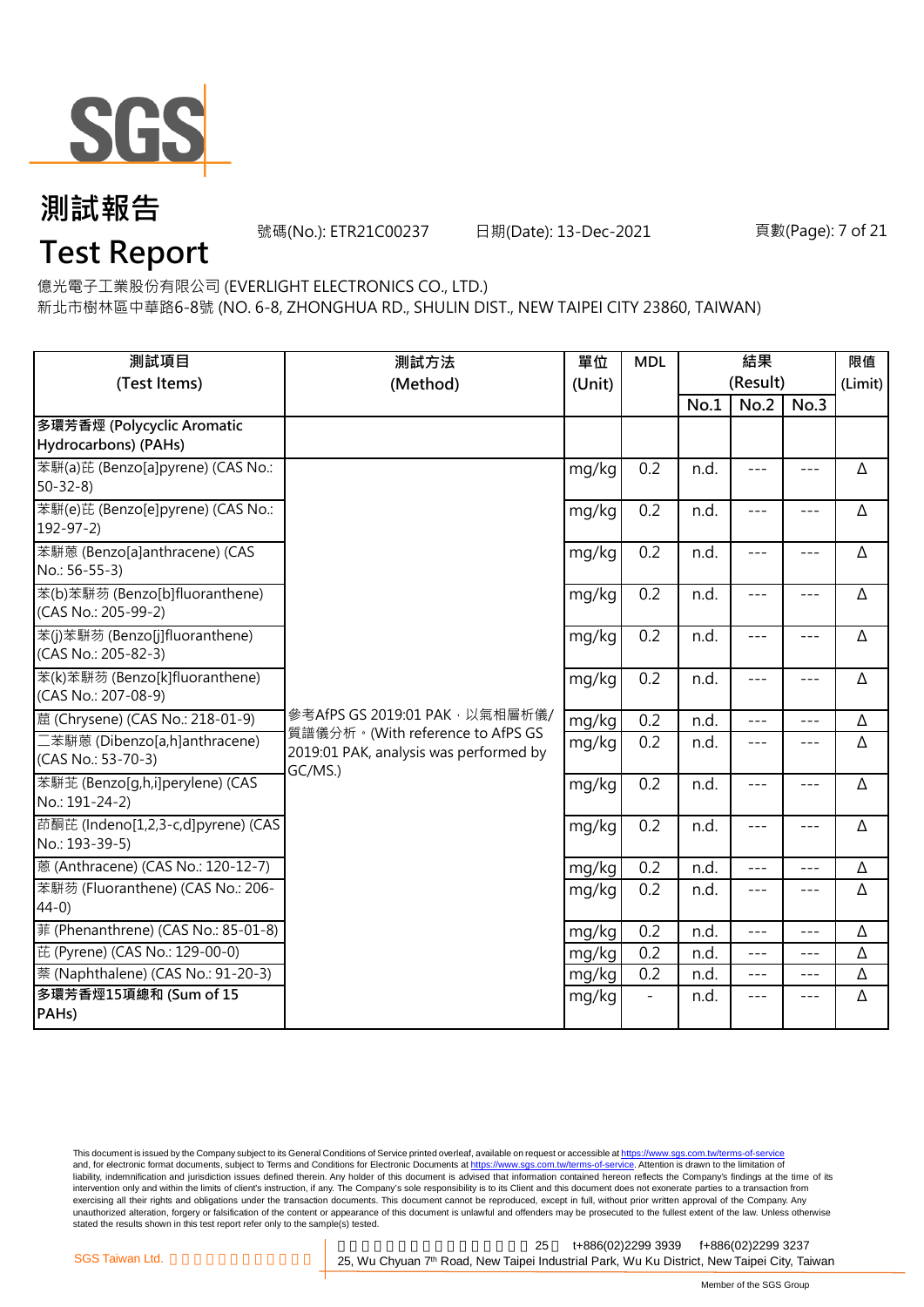

號碼(No.): ETR21C00237 日期(Date): 13-Dec-2021

頁數(Page): 8 of 21

## **Test Report**

億光電子工業股份有限公司 (EVERLIGHT ELECTRONICS CO., LTD.)

新北市樹林區中華路6-8號 (NO. 6-8, ZHONGHUA RD., SHULIN DIST., NEW TAIPEI CITY 23860, TAIWAN)

| 測試項目<br>(Test Items)                            | 測試方法<br>(Method)                                                                                                          | 單位<br>(Unit) | <b>MDL</b> | 結果<br>(Result)<br>No.4 | 限值<br>(Limit) |
|-------------------------------------------------|---------------------------------------------------------------------------------------------------------------------------|--------------|------------|------------------------|---------------|
| 鈹 (Be) (Beryllium (Be)) (CAS No.:<br>7440-41-7) | 參考US EPA 3050B: 1996, 以感應耦合電漿<br>發射光譜儀分析。(With reference to US<br>EPA 3050B: 1996, analysis was performed<br>by ICP-OES.) | mg/kg        |            | n.d.                   |               |

#### **備註(Note):**

- 1. mg/kg = ppm;0.1wt% = 1000ppm
- 2. MDL = Method Detection Limit (方法偵測極限值)
- 3. n.d. = Not Detected (未檢出) ; 小於MDL / Less than MDL
- 4. "-" = Not Regulated (無規格值)
- 5. "---" = Not Conducted (未測試項目)

6.  $(#2) =$ 

a. 當六價鉻結果大於0.13 µg/cm<sup>2,</sup> 表示樣品表層含有六價鉻. / The sample is positive for Cr(VI) if the Cr(VI) concentration is greater than 0.13 µg/cm². The sample coating is considered to contain Cr(VI).

b. 當六價鉻結果為n.d. (濃度小於0.10 μg/cm²),表示表層不含六價鉻. / The sample is negative for Cr(VI) if Cr(VI) is n.d. (concentration less than 0.10 µg/cm<sup>2</sup>). The coating is considered a non-Cr(VI) based coating c. 當六價鉻結果介於 0.10 及 0.13 µg/cm<sup>2</sup> 時, 無法確定塗層是否含有六價鉻. / The result between 0.10 µg/cm<sup>2</sup> and

0.13 µg/cm<sup>2</sup> is considered to be inconclusive - unavoidable coating variations may influence the determination.

7. 符合性結果之判定係以測試結果與限值做比較。(The statement of compliance conformity is based on comparison of testing results and limits.)

This document is issued by the Company subject to its General Conditions of Service printed overleaf, available on request or accessible at https://www.sgs.com.tw/terms-of-service and, for electronic format documents, subject to Terms and Conditions for Electronic Documents at https://www.sgs.com.tw/terms-of-service. Attention is drawn to the limitation of liability, indemnification and jurisdiction issues defined therein. Any holder of this document is advised that information contained hereon reflects the Company's findings at the time of its intervention only and within the limits of client's instruction, if any. The Company's sole responsibility is to its Client and this document does not exonerate parties to a transaction from exercising all their rights and obligations under the transaction documents. This document cannot be reproduced, except in full, without prior written approval of the Company. Any<br>unauthorized alteration, forgery or falsif stated the results shown in this test report refer only to the sample(s) tested.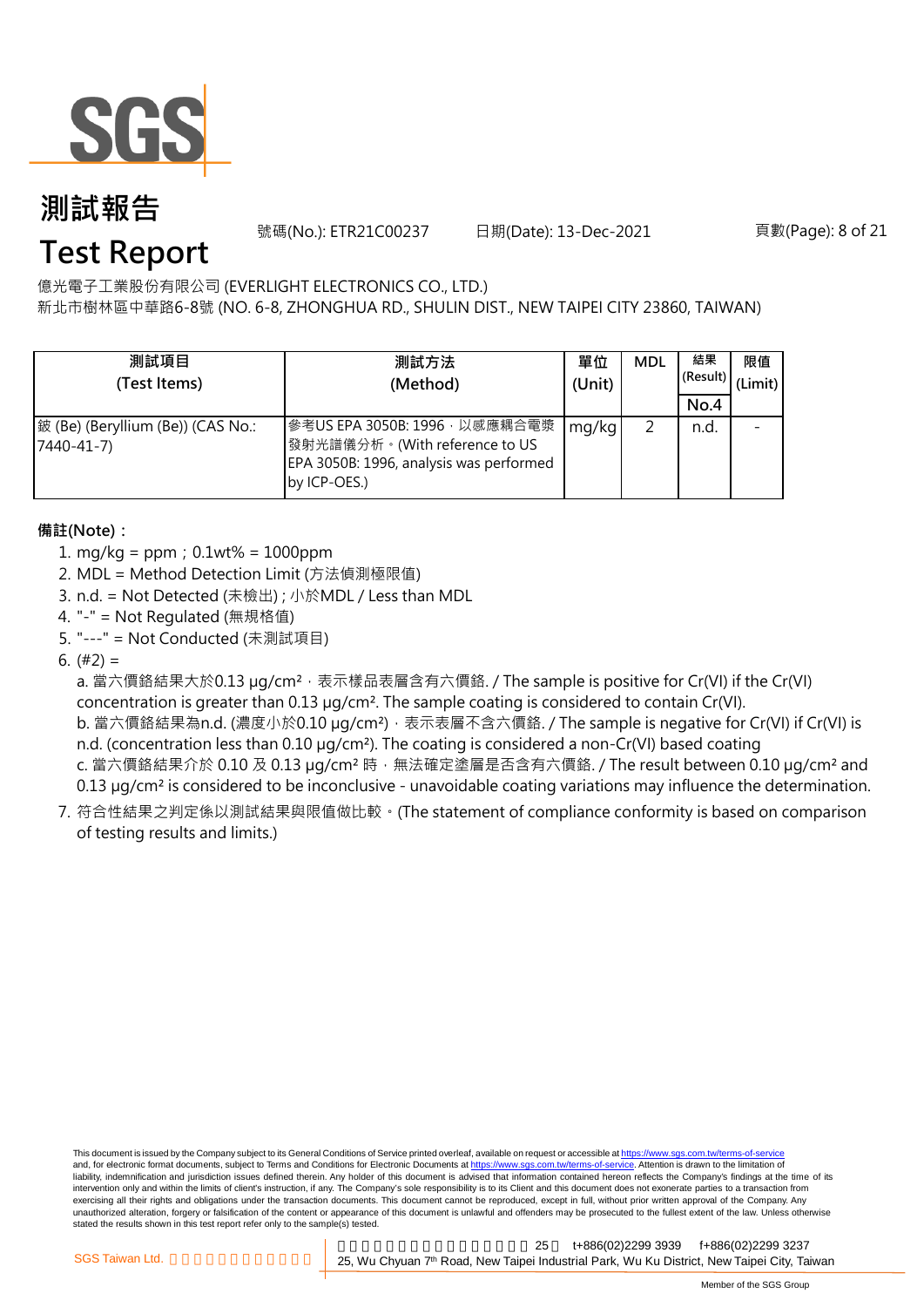

號碼(No.): ETR21C00237 日期(Date): 13-Dec-2021

## **Test Report**

億光電子工業股份有限公司 (EVERLIGHT ELECTRONICS CO., LTD.) 新北市樹林區中華路6-8號 (NO. 6-8, ZHONGHUA RD., SHULIN DIST., NEW TAIPEI CITY 23860, TAIWAN)

#### **Remark:**

#### Δ **德國產品安全委員會(AfPS): GS PAHs 要求**

**AfPS (German commission for Product Safety): GS PAHs requirements**

|                                 | 第1類(Category 1)                                                                                                                                                                                              | 第 2 類(Category 2)                                                                                                                                                |                            | 第 3 類(Category 3)                                                                                                                                                                                                                        |                                          |  |  |
|---------------------------------|--------------------------------------------------------------------------------------------------------------------------------------------------------------------------------------------------------------|------------------------------------------------------------------------------------------------------------------------------------------------------------------|----------------------------|------------------------------------------------------------------------------------------------------------------------------------------------------------------------------------------------------------------------------------------|------------------------------------------|--|--|
| 項目<br>(Parameter)               | 意圖放入口中的材料或者長時間接<br>觸皮膚(超過30秒)的<br>2009/48/EC 定義的玩具材料和 3<br>歲以下兒童使用的產品(Materials<br>intended to be placed in the<br>mouth, or materials in toys<br>(Directive 2009/48/EC) or<br>articles for children up to 3 | 不屬於第1類的材料,並意圖或可預<br>或重複的短時間接觸(Materials that<br>are not in Category 1, with<br>skin contact (> 30 seconds) or<br>short-term repetitive contact with<br>the skin) |                            | 不屬於第1類或第2類的材料,並意<br>見與皮膚接觸逾 30 秒(長期皮膚接觸) 圖或可預見與皮膚接觸不超過 30 秒<br>(短期皮膚接觸)(Materials not<br>covered by Category 1 or 2, with<br>intended or foreseeable long-term intended or foreseeable short-<br>term skin contact ( $\leq$ 30 seconds)) |                                          |  |  |
|                                 | years of age with intended<br>long-term skin contact (> 30<br>seconds))                                                                                                                                      | a.<br>用的產品(Use by<br>children under 14) products)                                                                                                                | b <sub>1</sub><br>consumer | la.<br>供 14 歳以下兒童使 其它產品(Other 供 14 歳以下兒童使<br>用的產品(Use by<br>children under 14) products)                                                                                                                                                 | b <sub>1</sub><br>其它產品(Other<br>consumer |  |  |
| Naphthalene                     | < 1                                                                                                                                                                                                          | $\langle$ 2                                                                                                                                                      |                            | < 10                                                                                                                                                                                                                                     |                                          |  |  |
| Phenanthrene                    |                                                                                                                                                                                                              |                                                                                                                                                                  |                            |                                                                                                                                                                                                                                          |                                          |  |  |
| Anthracene                      | $< 1$ Sum                                                                                                                                                                                                    | $< 5$ Sum                                                                                                                                                        | $< 10$ Sum                 | $< 20$ Sum                                                                                                                                                                                                                               | $< 50$ Sum                               |  |  |
| Fluoranthene                    |                                                                                                                                                                                                              |                                                                                                                                                                  |                            |                                                                                                                                                                                                                                          |                                          |  |  |
| Pyrene                          |                                                                                                                                                                                                              |                                                                                                                                                                  |                            |                                                                                                                                                                                                                                          |                                          |  |  |
| Benzo[a]anthracene              | ${}< 0.2$                                                                                                                                                                                                    | < 0.2                                                                                                                                                            | < 0.5                      | < 0.5                                                                                                                                                                                                                                    | $\leq 1$                                 |  |  |
| Chrysene                        | < 0.2                                                                                                                                                                                                        | < 0.2                                                                                                                                                            | $< 0.5$                    | ${}< 0.5$                                                                                                                                                                                                                                | $\leq 1$                                 |  |  |
| Benzo[b]fluoranthene            | < 0.2                                                                                                                                                                                                        | < 0.2                                                                                                                                                            | < 0.5                      | < 0.5                                                                                                                                                                                                                                    | $\leq 1$                                 |  |  |
| Benzo[j]fluoranthene            | < 0.2                                                                                                                                                                                                        | < 0.2                                                                                                                                                            | ~< 0.5                     | < 0.5                                                                                                                                                                                                                                    | $\leq 1$                                 |  |  |
| Benzo[k]fluoranthene            | < 0.2                                                                                                                                                                                                        | < 0.2                                                                                                                                                            | < 0.5                      | < 0.5                                                                                                                                                                                                                                    | < 1                                      |  |  |
| Benzo[a]pyrene                  | ${}< 0.2$                                                                                                                                                                                                    | < 0.2                                                                                                                                                            | ~< 0.5                     | < 0.5                                                                                                                                                                                                                                    | $\leq 1$                                 |  |  |
| Benzo[e]pyrene                  | < 0.2                                                                                                                                                                                                        | < 0.2                                                                                                                                                            | < 0.5                      | < 0.5                                                                                                                                                                                                                                    | < 1                                      |  |  |
| Indeno[1,2,3-c,d] pyrene        | < 0.2                                                                                                                                                                                                        | < 0.2                                                                                                                                                            | < 0.5                      | < 0.5                                                                                                                                                                                                                                    | $\leq 1$                                 |  |  |
| Dibenzo[a,h]anthracene          | < 0.2                                                                                                                                                                                                        | < 0.2                                                                                                                                                            | ~< 0.5                     | ~< 0.5                                                                                                                                                                                                                                   | < 1                                      |  |  |
| Benzo[g,h,i]perylene            | ${}< 0.2$                                                                                                                                                                                                    | ${}< 0.2$                                                                                                                                                        | ${}< 0.5$                  | ${}< 0.5$                                                                                                                                                                                                                                | $\leq 1$                                 |  |  |
| 15 項 PAH 總濃度<br>(Sum of 15 PAH) | < 1                                                                                                                                                                                                          | < 5                                                                                                                                                              | < 10                       | < 20                                                                                                                                                                                                                                     | $< 50$                                   |  |  |

單位(Unit):mg/kg

This document is issued by the Company subject to its General Conditions of Service printed overleaf, available on request or accessible at https://www.sgs.com.tw/terms-of-service and, for electronic format documents, subject to Terms and Conditions for Electronic Documents at https://www.sgs.com.tw/terms-of-service. Attention is drawn to the limitation of liability, indemnification and jurisdiction issues defined therein. Any holder of this document is advised that information contained hereon reflects the Company's findings at the time of its intervention only and within the limits of client's instruction, if any. The Company's sole responsibility is to its Client and this document does not exonerate parties to a transaction from exercising all their rights and obligations under the transaction documents. This document cannot be reproduced, except in full, without prior written approval of the Company. Any<br>unauthorized alteration, forgery or falsif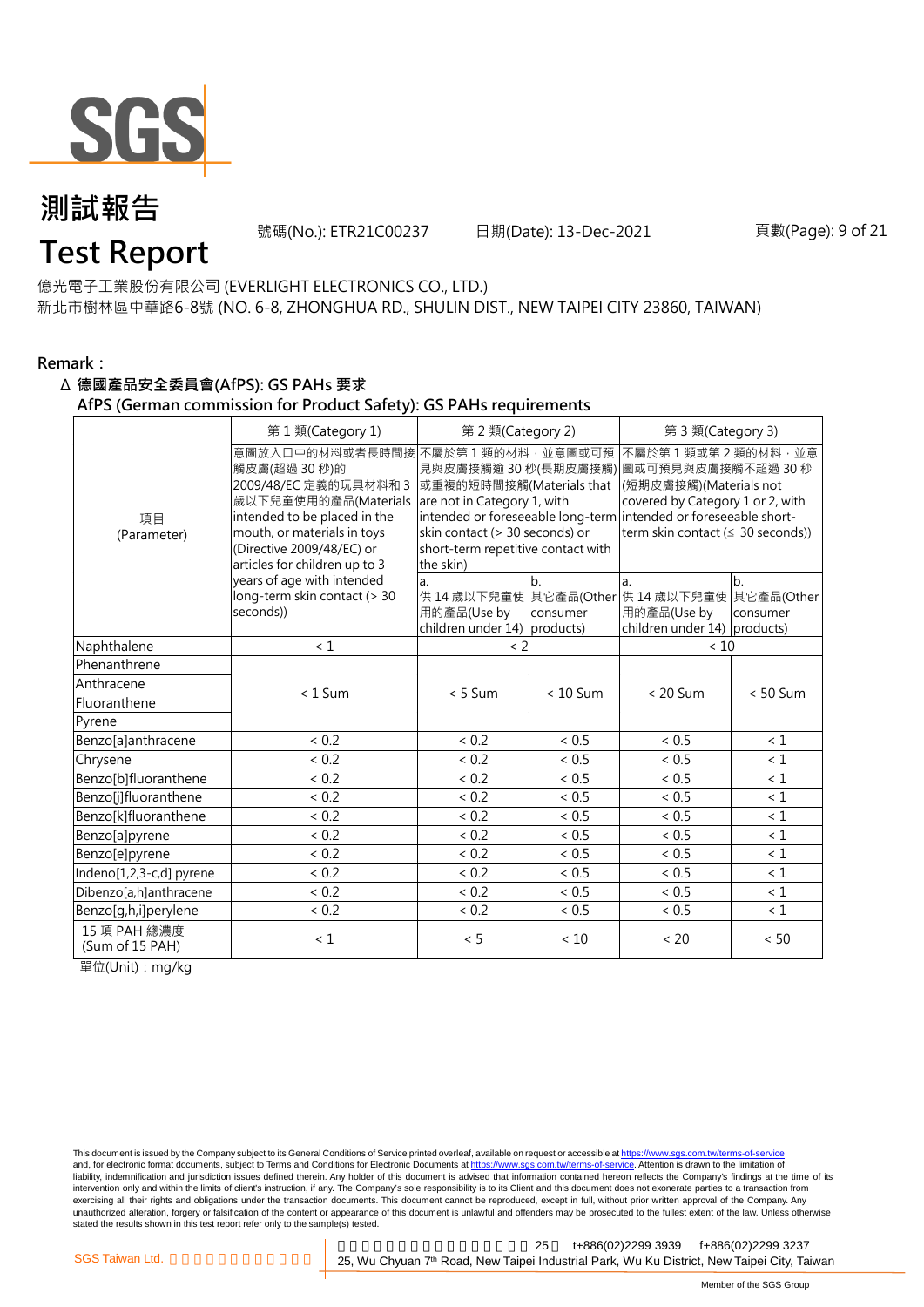

#### **測試報告 Test Report** 號碼(No.): ETR21C00237 日期(Date): 13-Dec-2021

億光電子工業股份有限公司 (EVERLIGHT ELECTRONICS CO., LTD.) 新北市樹林區中華路6-8號 (NO. 6-8, ZHONGHUA RD., SHULIN DIST., NEW TAIPEI CITY 23860, TAIWAN)

### **重金屬流程圖 / Analytical flow chart of Heavy Metal**

根據以下的流程圖之條件,樣品已完全溶解。(六價鉻測試方法除外)

These samples were dissolved totally by pre-conditioning method according to below flow chart.  $(Cr^{6+}$  test method excluded)



This document is issued by the Company subject to its General Conditions of Service printed overleaf, available on request or accessible at https://www.sgs.com.tw/terms-of-service and, for electronic format documents, subject to Terms and Conditions for Electronic Documents at https://www.sgs.com.tw/terms-of-service. Attention is drawn to the limitation of liability, indemnification and jurisdiction issues defined therein. Any holder of this document is advised that information contained hereon reflects the Company's findings at the time of its intervention only and within the limits of client's instruction, if any. The Company's sole responsibility is to its Client and this document does not exonerate parties to a transaction from exercising all their rights and obligations under the transaction documents. This document cannot be reproduced, except in full, without prior written approval of the Company. Any<br>unauthorized alteration, forgery or falsif stated the results shown in this test report refer only to the sample(s) tested.

新北市五股區新北產業園區五權七 25 t+886(02)2299 3939 f+886(02)2299 3237 SGS Taiwan Ltd. **Exercise 25, Wu Chyuan 7<sup>th</sup> Road, New Taipei Industrial Park, Wu Ku District, New Taipei City, Taiwan** 

頁數(Page): 10 of 21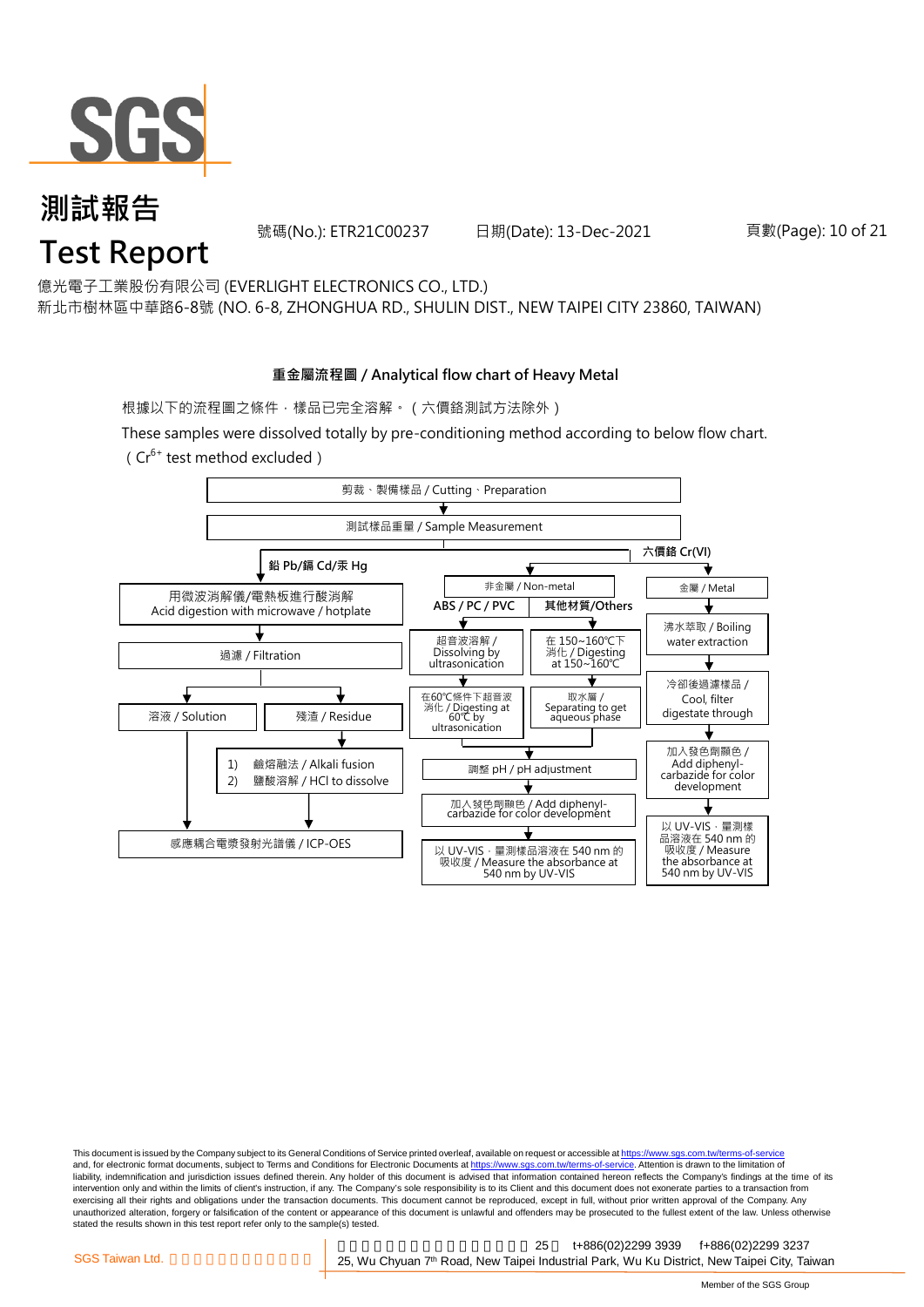

號碼(No.): ETR21C00237 日期(Date): 13-Dec-2021

頁數(Page): 11 of 21

億光電子工業股份有限公司 (EVERLIGHT ELECTRONICS CO., LTD.)

新北市樹林區中華路6-8號 (NO. 6-8, ZHONGHUA RD., SHULIN DIST., NEW TAIPEI CITY 23860, TAIWAN)

#### **鍍層重金屬測試流程圖 / Flow Chart of Stripping method for metal analysis**

根據以下的流程圖之條件,樣品之外部鍍層已完全溶解。(六價鉻測試方法除外) / The plating layer of samples were dissolved totally by pre-conditioning method according to below flow chart. ( $Cr^{6+}$  test method excluded)



This document is issued by the Company subject to its General Conditions of Service printed overleaf, available on request or accessible at https://www.sgs.com.tw/terms-of-service and, for electronic format documents, subject to Terms and Conditions for Electronic Documents at https://www.sgs.com.tw/terms-of-service. Attention is drawn to the limitation of liability, indemnification and jurisdiction issues defined therein. Any holder of this document is advised that information contained hereon reflects the Company's findings at the time of its intervention only and within the limits of client's instruction, if any. The Company's sole responsibility is to its Client and this document does not exonerate parties to a transaction from exercising all their rights and obligations under the transaction documents. This document cannot be reproduced, except in full, without prior written approval of the Company. Any<br>unauthorized alteration, forgery or falsif stated the results shown in this test report refer only to the sample(s) tested.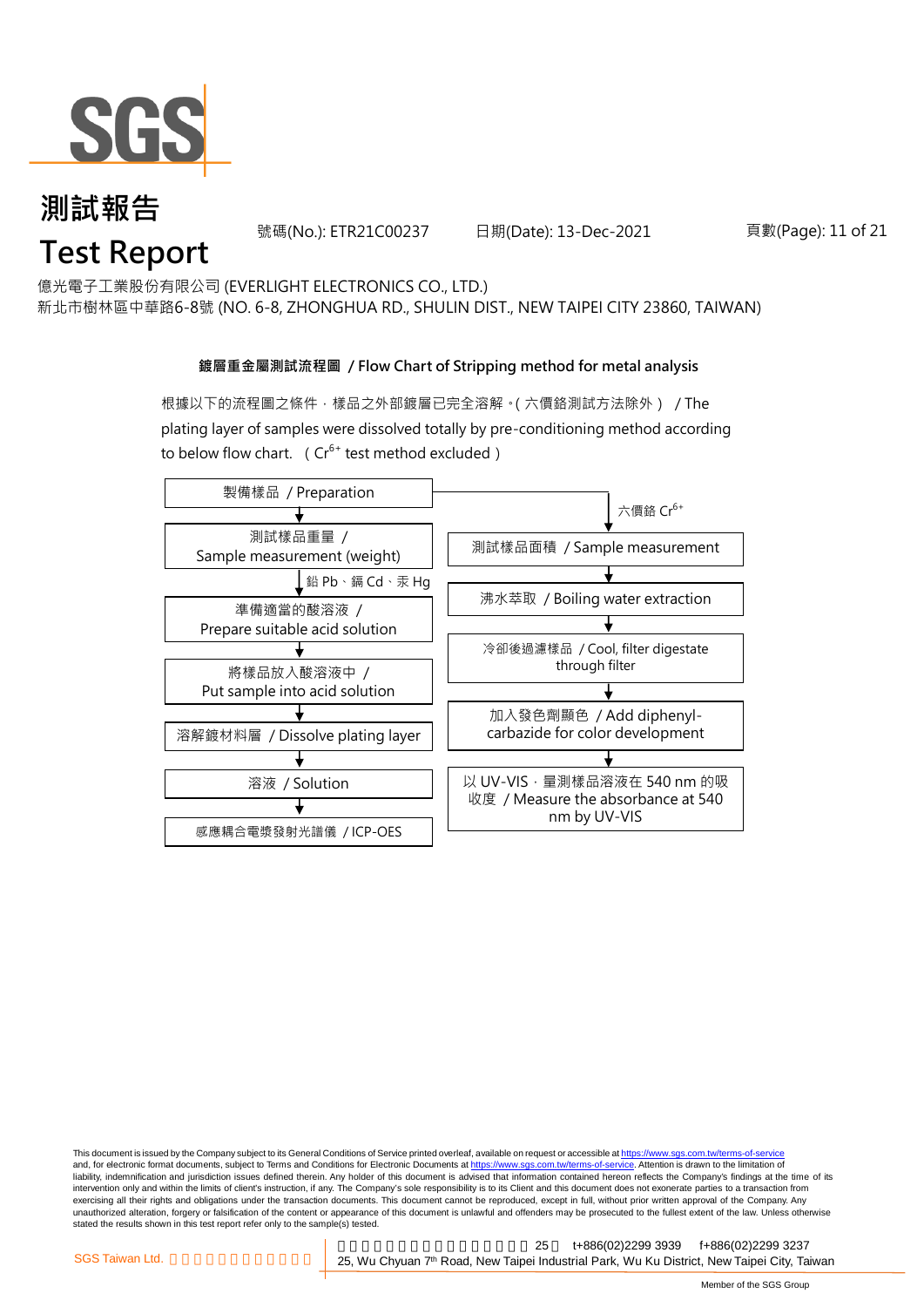

號碼(No.): ETR21C00237 日期(Date): 13-Dec-2021

#### 頁數(Page): 12 of 21

億光電子工業股份有限公司 (EVERLIGHT ELECTRONICS CO., LTD.)

新北市樹林區中華路6-8號 (NO. 6-8, ZHONGHUA RD., SHULIN DIST., NEW TAIPEI CITY 23860, TAIWAN)

#### **多溴聯苯/多溴聯苯醚分析流程圖 / Analytical flow chart - PBBs/PBDEs**



This document is issued by the Company subject to its General Conditions of Service printed overleaf, available on request or accessible at https://www.sgs.com.tw/terms-of-service and, for electronic format documents, subject to Terms and Conditions for Electronic Documents at https://www.sgs.com.tw/terms-of-service. Attention is drawn to the limitation of liability, indemnification and jurisdiction issues defined therein. Any holder of this document is advised that information contained hereon reflects the Company's findings at the time of its intervention only and within the limits of client's instruction, if any. The Company's sole responsibility is to its Client and this document does not exonerate parties to a transaction from exercising all their rights and obligations under the transaction documents. This document cannot be reproduced, except in full, without prior written approval of the Company. Any<br>unauthorized alteration, forgery or falsif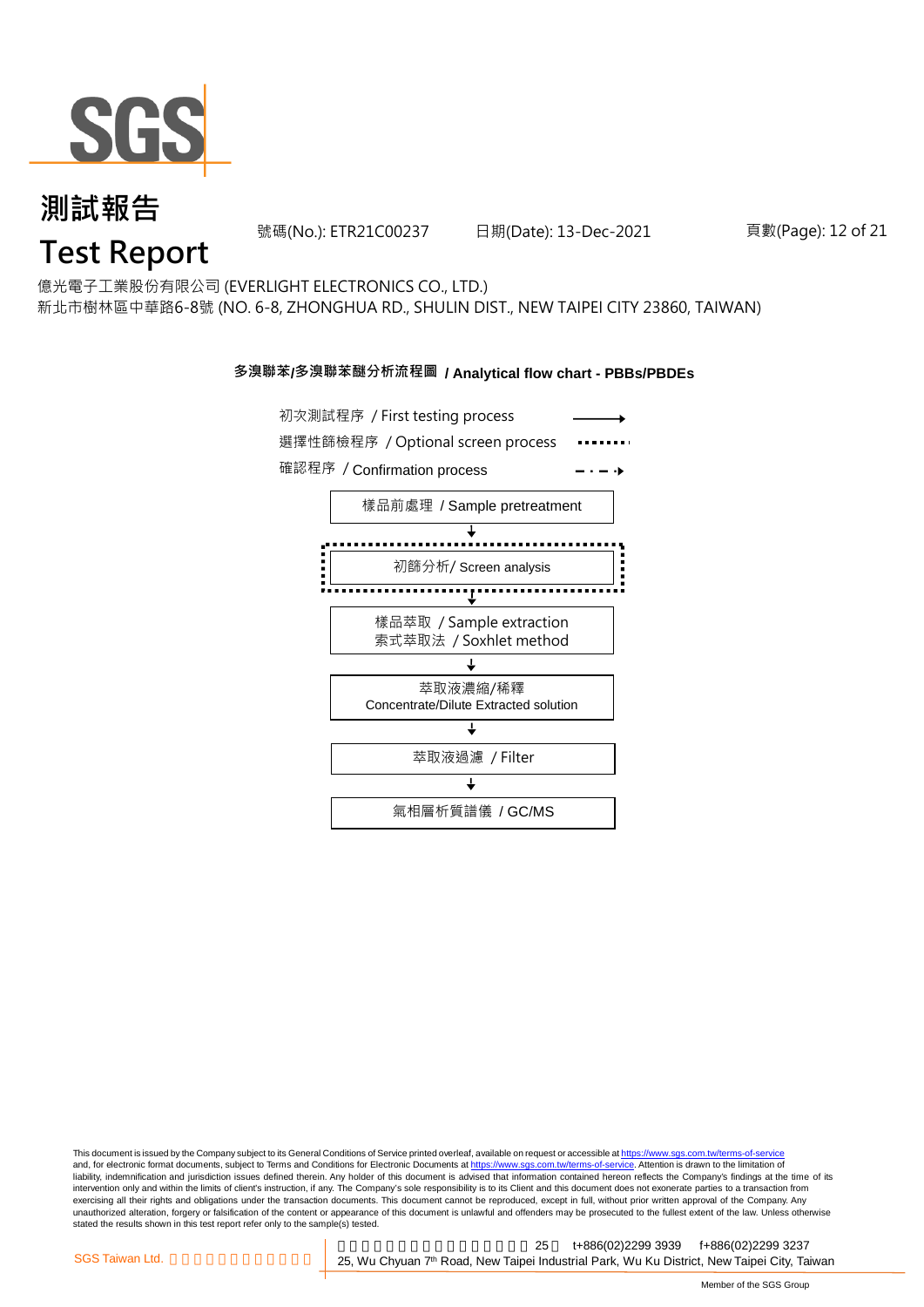

號碼(No.): ETR21C00237 日期(Date): 13-Dec-2021

#### 頁數(Page): 13 of 21

## **Test Report**

億光電子工業股份有限公司 (EVERLIGHT ELECTRONICS CO., LTD.) 新北市樹林區中華路6-8號 (NO. 6-8, ZHONGHUA RD., SHULIN DIST., NEW TAIPEI CITY 23860, TAIWAN)

#### **可塑劑分析流程圖 / Analytical flow chart - Phthalate**

#### **【測試方法/Test method: IEC 62321-8】**



This document is issued by the Company subject to its General Conditions of Service printed overleaf, available on request or accessible at <u>https://www.sgs.com.tw/terms-of-service</u><br>and, for electronic format documents, su liability, indemnification and jurisdiction issues defined therein. Any holder of this document is advised that information contained hereon reflects the Company's findings at the time of its intervention only and within the limits of client's instruction, if any. The Company's sole responsibility is to its Client and this document does not exonerate parties to a transaction from exercising all their rights and obligations under the transaction documents. This document cannot be reproduced, except in full, without prior written approval of the Company. Any<br>unauthorized alteration, forgery or falsif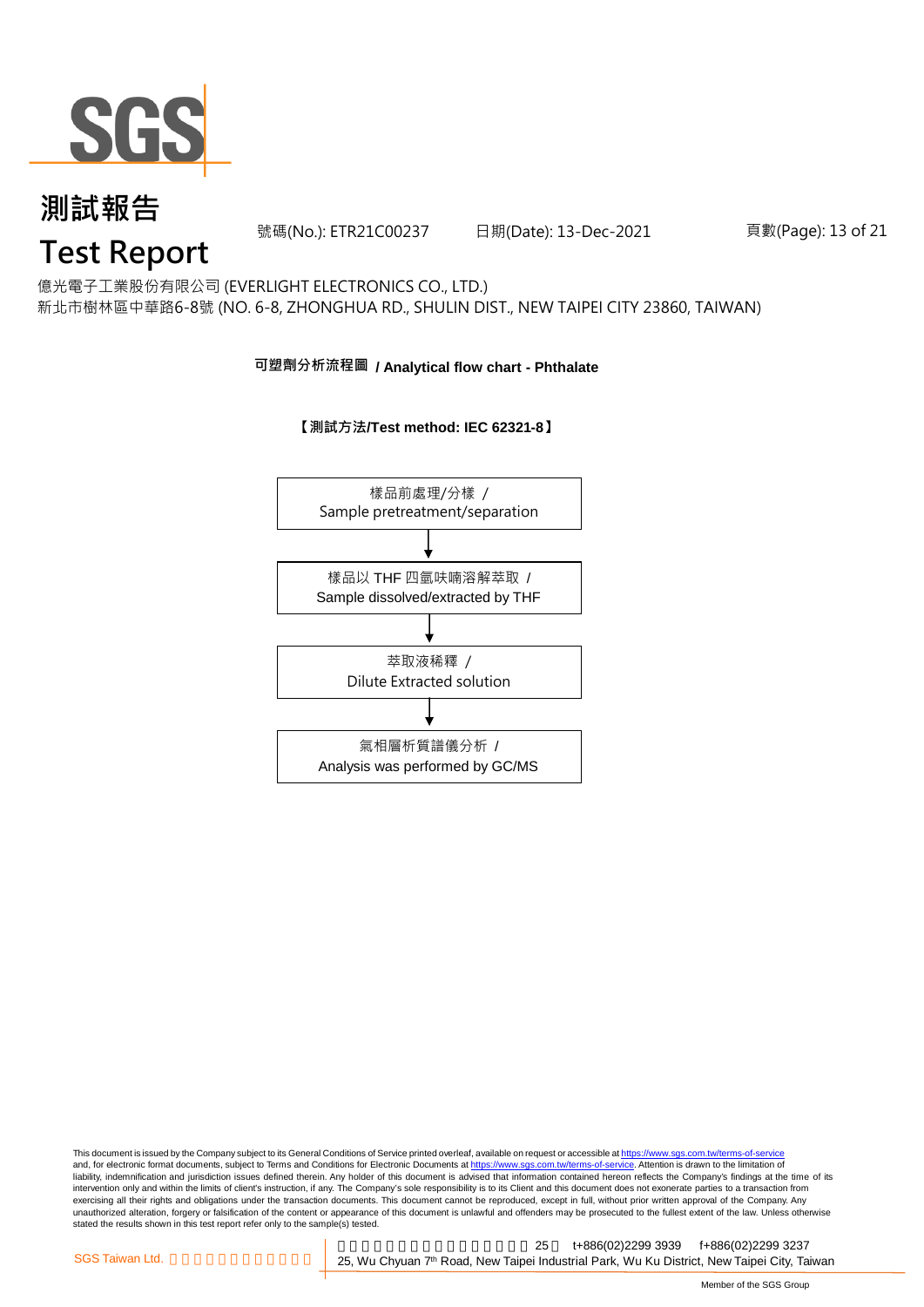

號碼(No.): ETR21C00237 日期(Date): 13-Dec-2021

頁數(Page): 14 of 21

## **Test Report**

億光電子工業股份有限公司 (EVERLIGHT ELECTRONICS CO., LTD.) 新北市樹林區中華路6-8號 (NO. 6-8, ZHONGHUA RD., SHULIN DIST., NEW TAIPEI CITY 23860, TAIWAN)

#### **六溴環十二烷分析流程圖 / Analytical flow chart - HBCDD**



This document is issued by the Company subject to its General Conditions of Service printed overleaf, available on request or accessible at <u>https://www.sgs.com.tw/terms-of-service</u><br>and, for electronic format documents, su liability, indemnification and jurisdiction issues defined therein. Any holder of this document is advised that information contained hereon reflects the Company's findings at the time of its intervention only and within the limits of client's instruction, if any. The Company's sole responsibility is to its Client and this document does not exonerate parties to a transaction from exercising all their rights and obligations under the transaction documents. This document cannot be reproduced, except in full, without prior written approval of the Company. Any<br>unauthorized alteration, forgery or falsif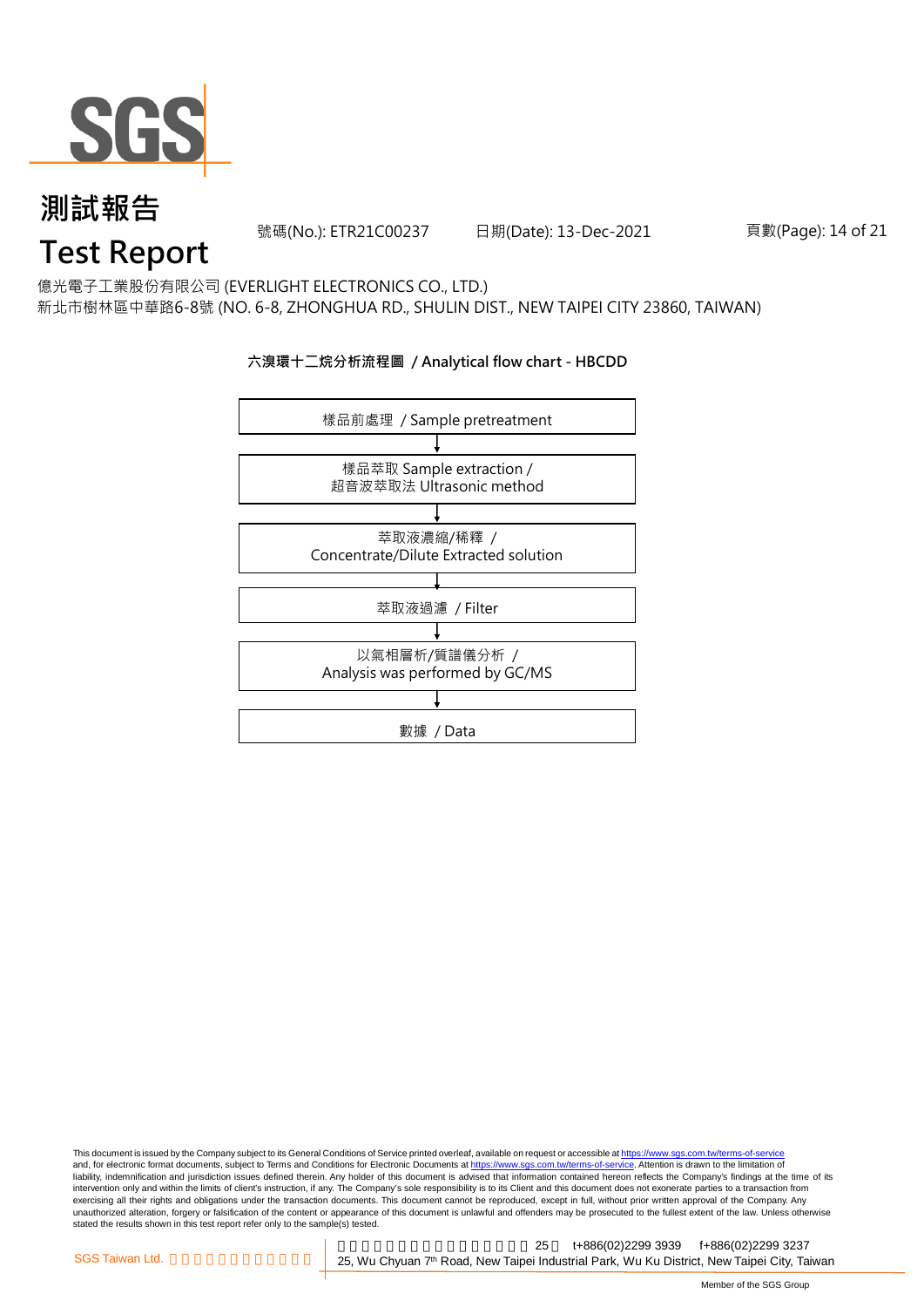

號碼(No.): ETR21C00237 日期(Date): 13-Dec-2021

頁數(Page): 15 of 21

# **Test Report**

億光電子工業股份有限公司 (EVERLIGHT ELECTRONICS CO., LTD.) 新北市樹林區中華路6-8號 (NO. 6-8, ZHONGHUA RD., SHULIN DIST., NEW TAIPEI CITY 23860, TAIWAN)



#### **鹵素分析流程圖 / Analytical flow chart - Halogen**

This document is issued by the Company subject to its General Conditions of Service printed overleaf, available on request or accessible at <u>https://www.sgs.com.tw/terms-of-service</u><br>and, for electronic format documents, su liability, indemnification and jurisdiction issues defined therein. Any holder of this document is advised that information contained hereon reflects the Company's findings at the time of its intervention only and within the limits of client's instruction, if any. The Company's sole responsibility is to its Client and this document does not exonerate parties to a transaction from exercising all their rights and obligations under the transaction documents. This document cannot be reproduced, except in full, without prior written approval of the Company. Any<br>unauthorized alteration, forgery or falsif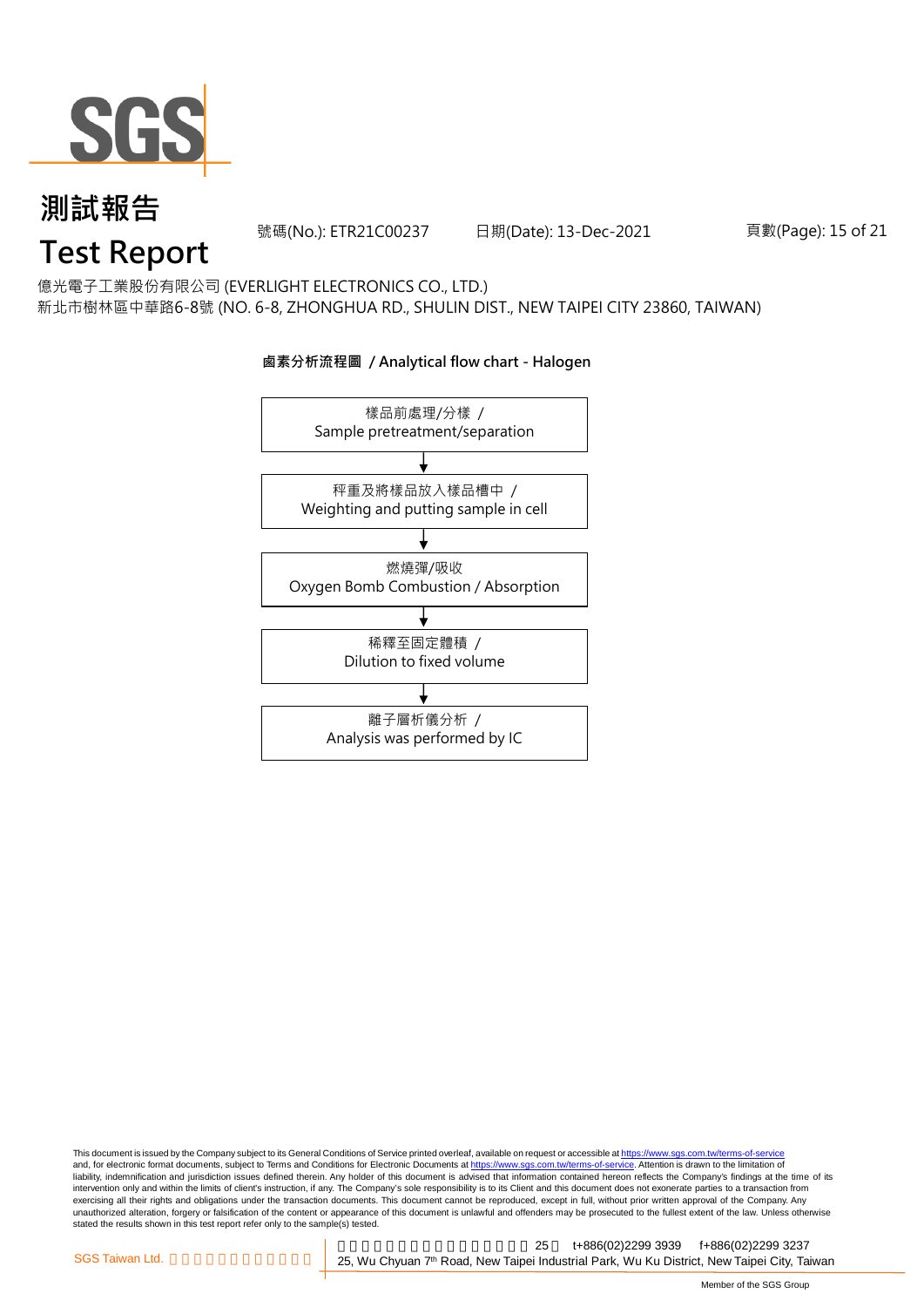

號碼(No.): ETR21C00237 日期(Date): 13-Dec-2021

#### 頁數(Page): 16 of 21

## **Test Report**

億光電子工業股份有限公司 (EVERLIGHT ELECTRONICS CO., LTD.) 新北市樹林區中華路6-8號 (NO. 6-8, ZHONGHUA RD., SHULIN DIST., NEW TAIPEI CITY 23860, TAIWAN)

#### **全氟化合物(包含全氟辛酸/全氟辛烷磺酸/其相關化合物等等)分析流程圖 / Analytical flow chart – PFAS (including PFOA/PFOS/its related compound, etc.)**



This document is issued by the Company subject to its General Conditions of Service printed overleaf, available on request or accessible at https://www.sgs.com.tw/terms-of-service and, for electronic format documents, subject to Terms and Conditions for Electronic Documents at https://www.sgs.com.tw/terms-of-service. Attention is drawn to the limitation of liability, indemnification and jurisdiction issues defined therein. Any holder of this document is advised that information contained hereon reflects the Company's findings at the time of its intervention only and within the limits of client's instruction, if any. The Company's sole responsibility is to its Client and this document does not exonerate parties to a transaction from exercising all their rights and obligations under the transaction documents. This document cannot be reproduced, except in full, without prior written approval of the Company. Any<br>unauthorized alteration, forgery or falsif stated the results shown in this test report refer only to the sample(s) tested.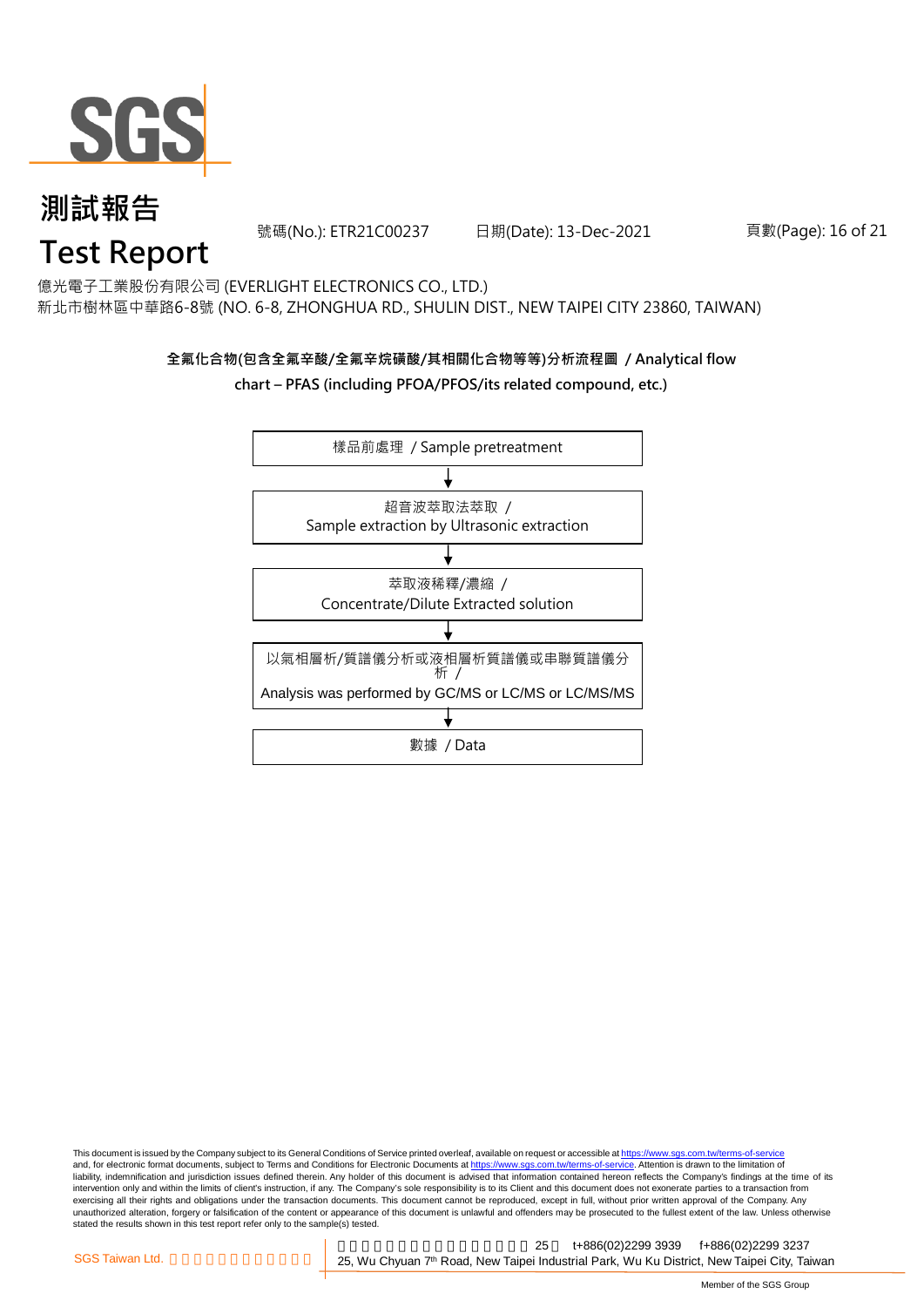

號碼(No.): ETR21C00237 日期(Date): 13-Dec-2021

頁數(Page): 17 of 21

# **Test Report**

億光電子工業股份有限公司 (EVERLIGHT ELECTRONICS CO., LTD.) 新北市樹林區中華路6-8號 (NO. 6-8, ZHONGHUA RD., SHULIN DIST., NEW TAIPEI CITY 23860, TAIWAN)



This document is issued by the Company subject to its General Conditions of Service printed overleaf, available on request or accessible at <u>https://www.sgs.com.tw/terms-of-service</u><br>and, for electronic format documents, su liability, indemnification and jurisdiction issues defined therein. Any holder of this document is advised that information contained hereon reflects the Company's findings at the time of its intervention only and within the limits of client's instruction, if any. The Company's sole responsibility is to its Client and this document does not exonerate parties to a transaction from exercising all their rights and obligations under the transaction documents. This document cannot be reproduced, except in full, without prior written approval of the Company. Any<br>unauthorized alteration, forgery or falsif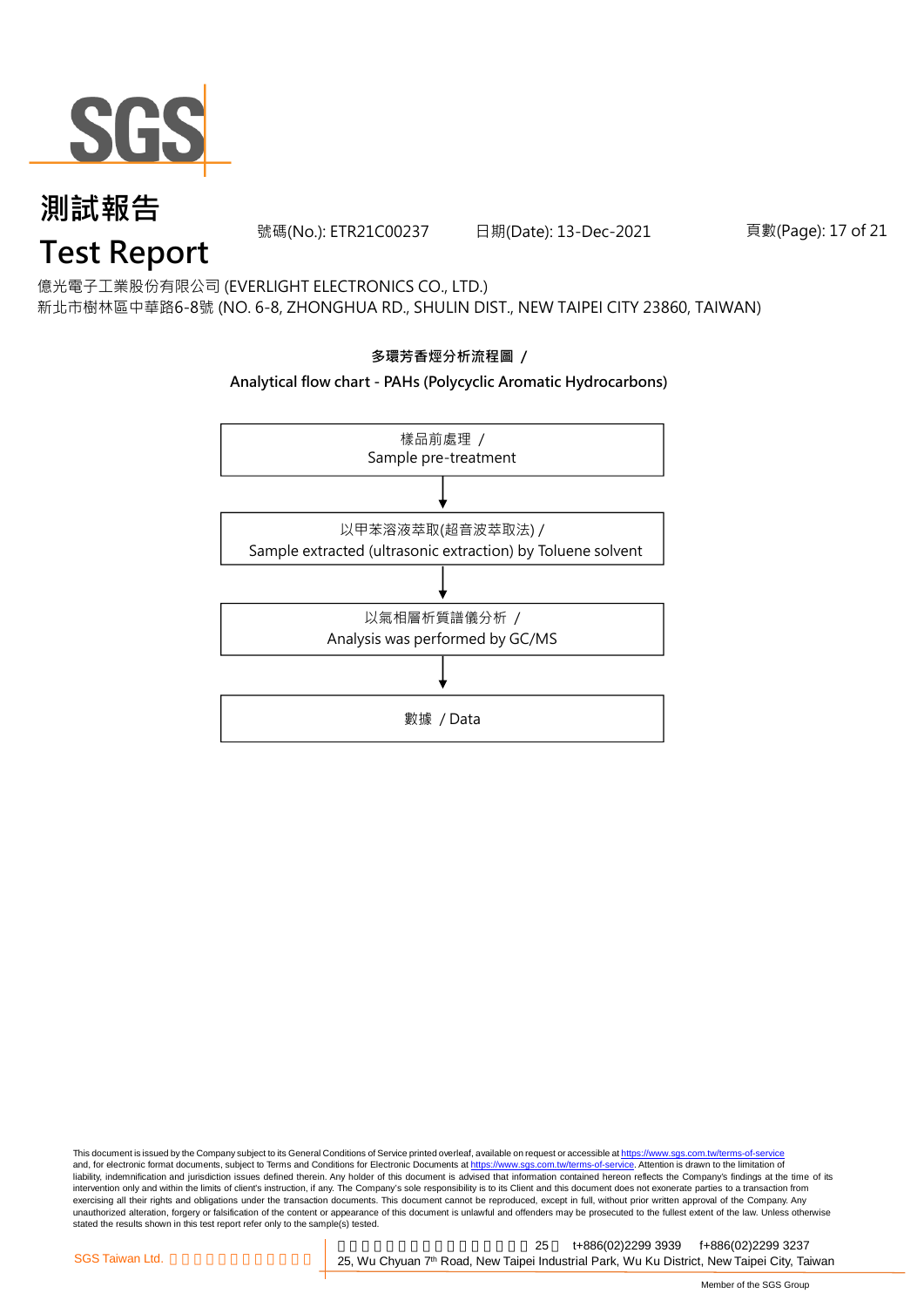

號碼(No.): ETR21C00237 日期(Date): 13-Dec-2021

#### 頁數(Page): 18 of 21

億光電子工業股份有限公司 (EVERLIGHT ELECTRONICS CO., LTD.)

新北市樹林區中華路6-8號 (NO. 6-8, ZHONGHUA RD., SHULIN DIST., NEW TAIPEI CITY 23860, TAIWAN)

#### **元素(含重金屬)分析流程圖 / Analytical flow chart of Elements (Heavy metal included)**

根據以下的流程圖之條件,樣品已完全溶解。

These samples were dissolved totally by pre-conditioning method according to below flow chart.

【參考方法/Reference method: US EPA 3051A、US EPA 3052】



\* US EPA 3051A 方法未添加氫氟酸 / US EPA 3051A method does not add HF.

This document is issued by the Company subject to its General Conditions of Service printed overleaf, available on request or accessible at https://www.sgs.com.tw/terms-of-service and, for electronic format documents, subject to Terms and Conditions for Electronic Documents at https://www.sgs.com.tw/terms-of-service. Attention is drawn to the limitation of liability, indemnification and jurisdiction issues defined therein. Any holder of this document is advised that information contained hereon reflects the Company's findings at the time of its intervention only and within the limits of client's instruction, if any. The Company's sole responsibility is to its Client and this document does not exonerate parties to a transaction from exercising all their rights and obligations under the transaction documents. This document cannot be reproduced, except in full, without prior written approval of the Company. Any<br>unauthorized alteration, forgery or falsif stated the results shown in this test report refer only to the sample(s) tested.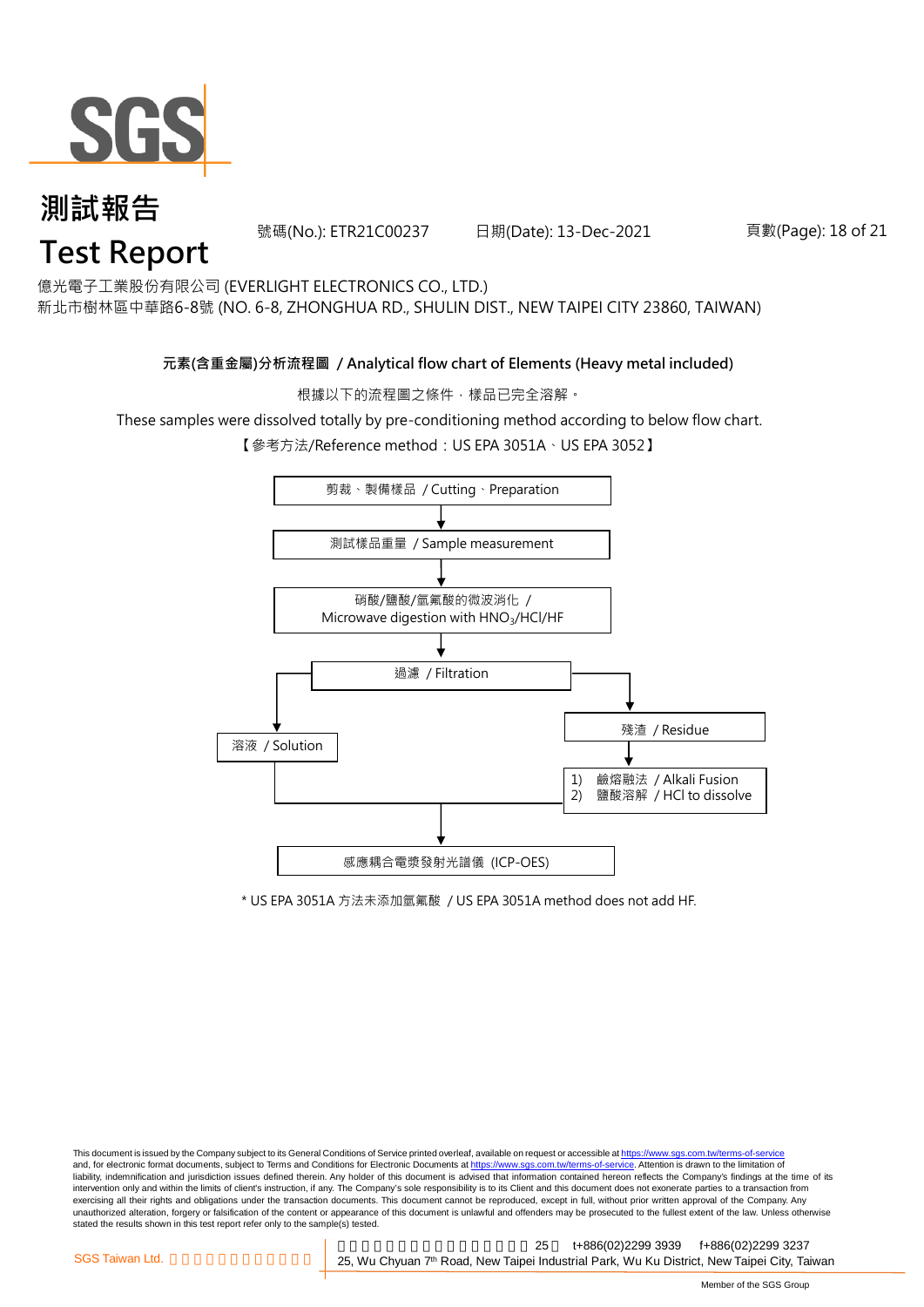

號碼(No.): ETR21C00237 日期(Date): 13-Dec-2021

#### 頁數(Page): 19 of 21

億光電子工業股份有限公司 (EVERLIGHT ELECTRONICS CO., LTD.)

新北市樹林區中華路6-8號 (NO. 6-8, ZHONGHUA RD., SHULIN DIST., NEW TAIPEI CITY 23860, TAIWAN)

#### **元素以 ICP-OES 分析的消化流程圖**

#### **(Flow Chart of digestion for the elements analysis performed by ICP-OES)**

根據以下的流程圖之條件,樣品已完全溶解。 / These samples were dissolved totally by pre-conditioning method according to below flow chart.



This document is issued by the Company subject to its General Conditions of Service printed overleaf, available on request or accessible at https://www.sgs.com.tw/terms-of-service and, for electronic format documents, subject to Terms and Conditions for Electronic Documents at https://www.sgs.com.tw/terms-of-service. Attention is drawn to the limitation of liability, indemnification and jurisdiction issues defined therein. Any holder of this document is advised that information contained hereon reflects the Company's findings at the time of its intervention only and within the limits of client's instruction, if any. The Company's sole responsibility is to its Client and this document does not exonerate parties to a transaction from exercising all their rights and obligations under the transaction documents. This document cannot be reproduced, except in full, without prior written approval of the Company. Any<br>unauthorized alteration, forgery or falsif stated the results shown in this test report refer only to the sample(s) tested.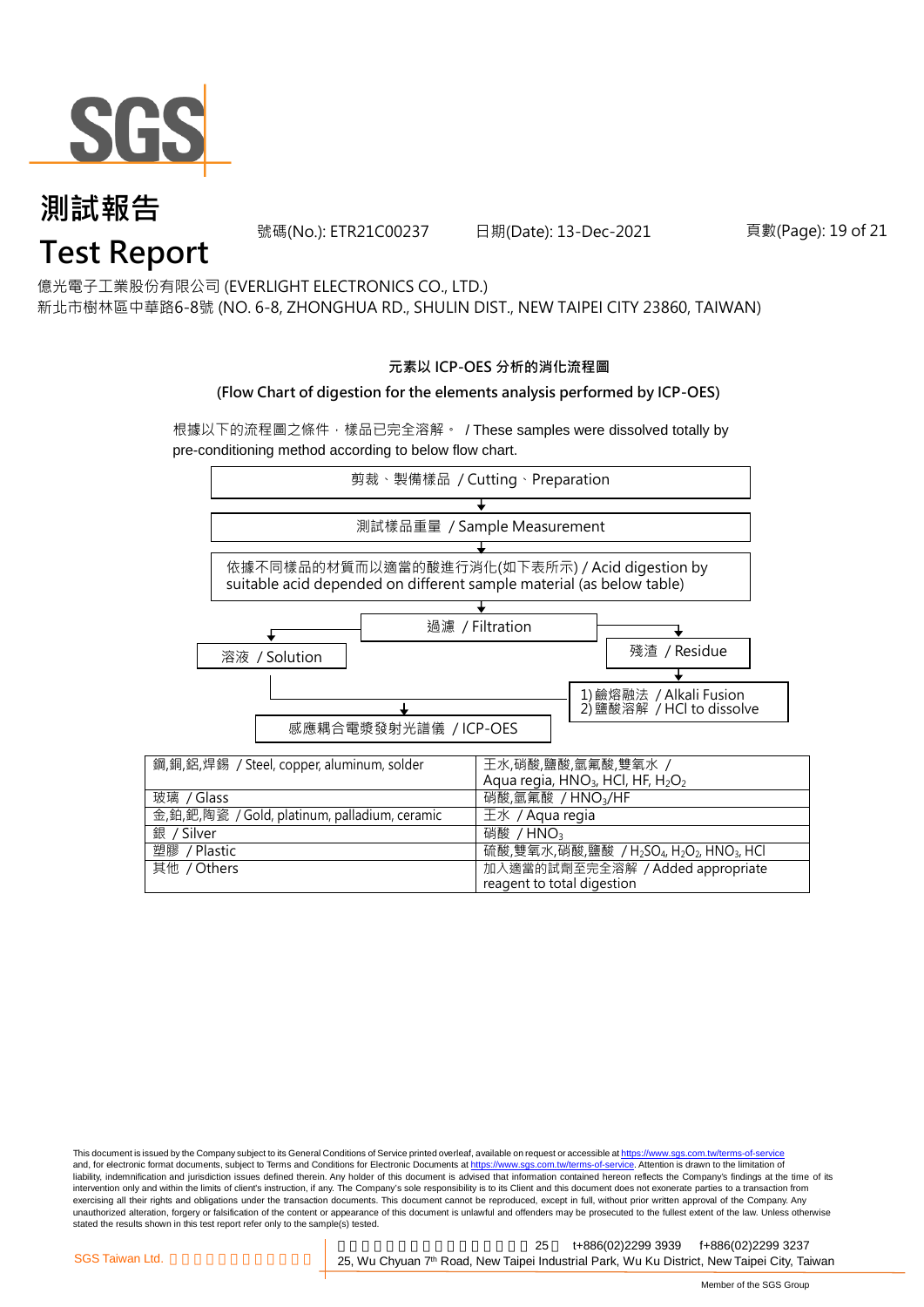

號碼(No.): ETR21C00237 日期(Date): 13-Dec-2021

頁數(Page): 20 of 21

# **Test Report**

億光電子工業股份有限公司 (EVERLIGHT ELECTRONICS CO., LTD.) 新北市樹林區中華路6-8號 (NO. 6-8, ZHONGHUA RD., SHULIN DIST., NEW TAIPEI CITY 23860, TAIWAN)

> **\* 照片中如有箭頭標示,則表示為實際檢測之樣品/部位. \* (The tested sample / part is marked by an arrow if it's shown on the photo.)**





This document is issued by the Company subject to its General Conditions of Service printed overleaf, available on request or accessible at <u>https://www.sgs.com.tw/terms-of-service</u><br>and, for electronic format documents, su liability, indemnification and jurisdiction issues defined therein. Any holder of this document is advised that information contained hereon reflects the Company's findings at the time of its intervention only and within the limits of client's instruction, if any. The Company's sole responsibility is to its Client and this document does not exonerate parties to a transaction from exercising all their rights and obligations under the transaction documents. This document cannot be reproduced, except in full, without prior written approval of the Company. Any<br>unauthorized alteration, forgery or falsif stated the results shown in this test report refer only to the sample(s) tested.